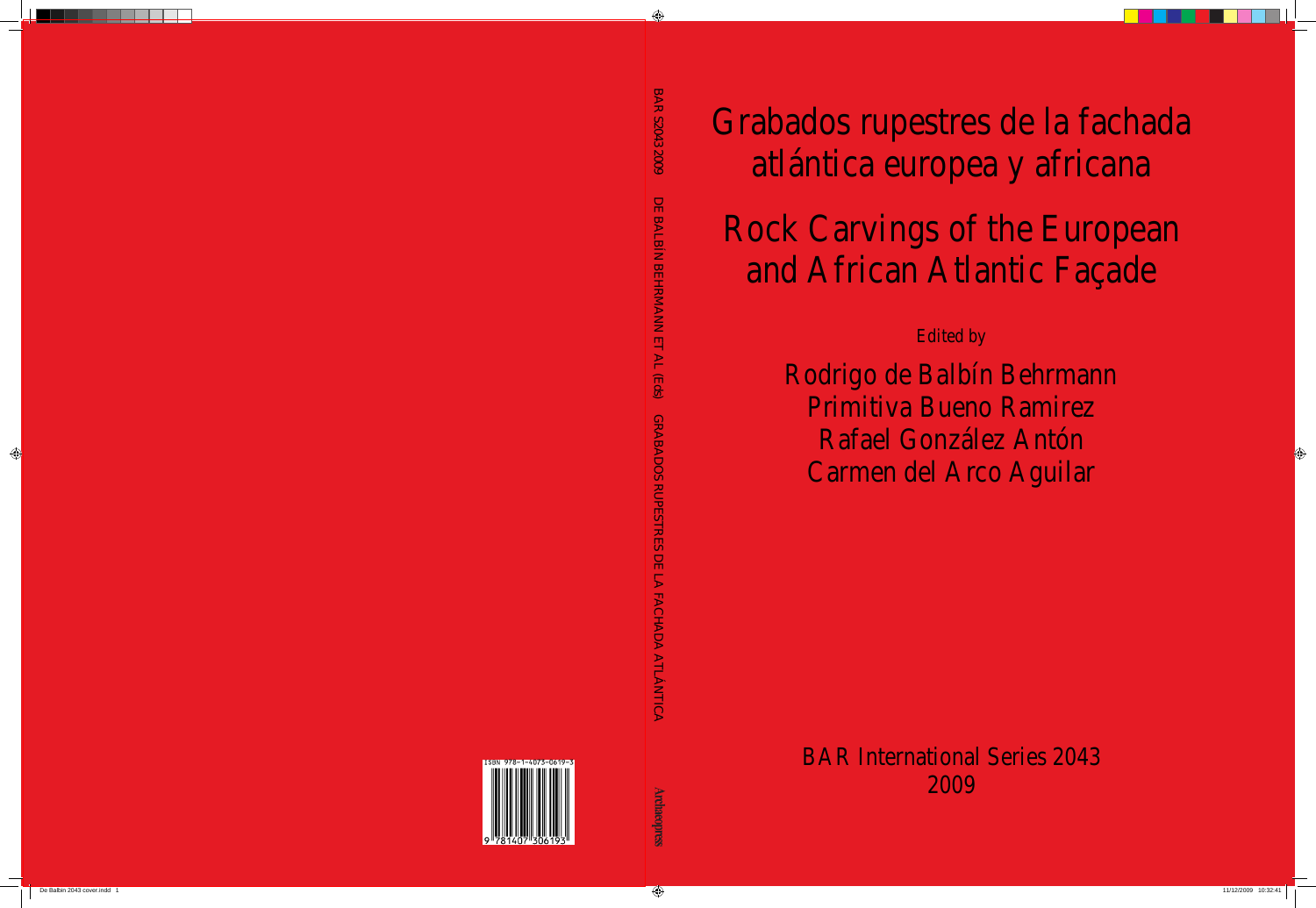# TABLE OF CONTENTS

| 1.             | INTRODUCCIÓN. GRABADOS RUPESTRES DE LA FACHADA<br>ATLÁNTICA EUROPEA Y AFRICANA. ROCK CARVINGS OF |              |
|----------------|--------------------------------------------------------------------------------------------------|--------------|
|                | THE EUROPEAN AND AFRICAN ATLANTIC FAÇADE                                                         | $\mathbf{1}$ |
| 2.<br>3.<br>4. | LIVING STONES.DECORATION AND RITUAL IN 4TH AND 3RD                                               |              |
|                | MILLENNIUM BC IRELAND. Muiris O'Sullivan                                                         | 5            |
|                | NUEVAS REFLEXIONES SOBRE EL ARTE RUPESTRE DE                                                     |              |
|                | INGLATERRA, GALES Y ESCOCIA. Richard Bradley                                                     | 13           |
|                | L'ART GRAVÉ A L'AIR LIBRE DURANT LA PREHISTOIRE ET                                               |              |
|                | LA PROTOHISTOIRE EN BRETAGNE (FRANCE). Michel Le Goffic                                          | 27           |
| 5.             | UN NUEVO MILENIO PARA EL ARTE RUPESTRE GALAICO.                                                  |              |
|                | Antonio de la Peña Santos                                                                        | 45           |
| 6.<br>7.       | A CONTEXT FOR THE GALICIAN ROCK ART. Ramón Fábregas Valcarce                                     | 69           |
|                | CIEN AÑOS DE INVESTIGACIÓN DE ARTE RUPESTRE AL                                                   |              |
|                | AIRE LIBRE EN LA MESETA CASTELLANO-LEONESA. DE LAS                                               |              |
|                | PINTURAS DEL "PEÑÓN DE MIRABUENO" A LOS GRABADOS                                                 |              |
|                | DE LA COMARCA DE LA SOMOZA 1908-2008. Juan A. Gómez-Barrera                                      | 85           |
| 8.             | THE POST-PALEOLITHIC ROCK ART IN BEIRA ALTA (CENTER                                              |              |
|                | OF PORTUGAL). André Tomás Santos                                                                 | 109          |
| 9.             | ROCK ART AS LAND ART. A DIACHRONIC VIEW OF THE CÔA                                               |              |
|                | VALLEY (NE PORTUGAL) POST-PALAEOLITHIC ROCK ART. Luís Luís.                                      | 129          |
| 10.            | CONSTRUCTORES DE MEGALITOS Y MARCADORES<br>GRÁFICOS. DIACRONÍAS Y SINCRONÍAS EN EL ATLÁNTICO     |              |
|                |                                                                                                  |              |
|                | IBÉRICO. Primitiva Bueno Ramirez, Rodrigo de Balbín Behrmann y                                   |              |
|                | Rosa Barroso Bermejo<br>L'ART RUPESTRE DU HAUT ATLAS MAROCAIN : SA PLACE                         | 149          |
| 11.            | SUR LA FAÇADE ATLANTIQUE. Alain Rodrigue                                                         | 173          |
| 12.            | MANIFESTACIONES RUPESTRES PROTOHISTÓRICAS DE                                                     |              |
|                | LANZAROTE: VIEJAS Y NUEVAS ICONOGRAFÍAS EN UN                                                    |              |
|                | DIFERENTE CONTEXTO CRONOLÓGICO, CULTURAL E                                                       |              |
|                | INTERPRETATIVO. Pablo Atoche Peña y Mª Ángeles Ramírez Rodríguez                                 | 187          |
| 13.            | GRABADOS Y POBLAMIENTO PREHISTÓRICO EN EL                                                        |              |
|                | ARCHIPIÉLAGO CANARIO. Rafael González Antón, Mª Carmen                                           |              |
|                | del Arco Aguilar, Candelaria Rosario Adrián, Mª Mercedes del Arco                                |              |
|                | Aguilar, Laura González Ginovés, Carmen Benito Mateo, Rodrigo de                                 |              |
|                | Balbín Behrmann y Primitiva Bueno Ramírez                                                        | 211          |
| 14.            | GRABADOS RUPESTRES EN TENERIFE. ESPACIOS DE CULTO.                                               |              |
|                | M <sup>ª</sup> Carmen del Arco Aguilar, Rafael González Antón, Candelaria                        |              |
|                | Rosario Adrián, Mª Mercedes del Arco Aguilar, Laura González                                     |              |
|                | Ginovés, Carmen Benito Mateo, Rodrigo de Balbín Behrmann y                                       |              |
|                | Primitiva Bueno Ramírez                                                                          | 231          |
| 15.            | SEA-LAND RELATIONSHIPS IN THE ROCK ART OF THE                                                    |              |
|                | PREHISPANIC CANARY ISLANDS. Rodrigo de Balbín Behrmann,                                          |              |
|                | Primitiva Bueno Ramirez, Rafael González Antón, Mª Carmen del Arco Aguilar.                      | 249          |
| 16.            | L'ART RUPESTRE POST-PALEOLITHIQUE EN PLEIN AIR DU                                                |              |
|                | PRESAHARA MAROCAIN. - Renate Heckendorf                                                          | 275          |
| 17.            | LES MANIFESTATIONS RUPESTRES DANS LA REGION DE                                                   |              |
|                | SMARA (SAHARA OCCIDENTAL) ET SA PROBLEMATIQUE. UN                                                |              |
|                | EXEMPLE: ASLI BUKERCH. Agnès Louart.                                                             | 285          |
| 18.            | RECUPERACION DE UN YACIMIENTO DEL SAHARA                                                         |              |
|                | OCCIDENTAL: LEYUAD. Rodrigo de Balbín Behrmann.                                                  |              |
|                | Primitiva Bueno Ramirez                                                                          | 293          |
| 19.            | <b>FOTOS</b>                                                                                     | 333          |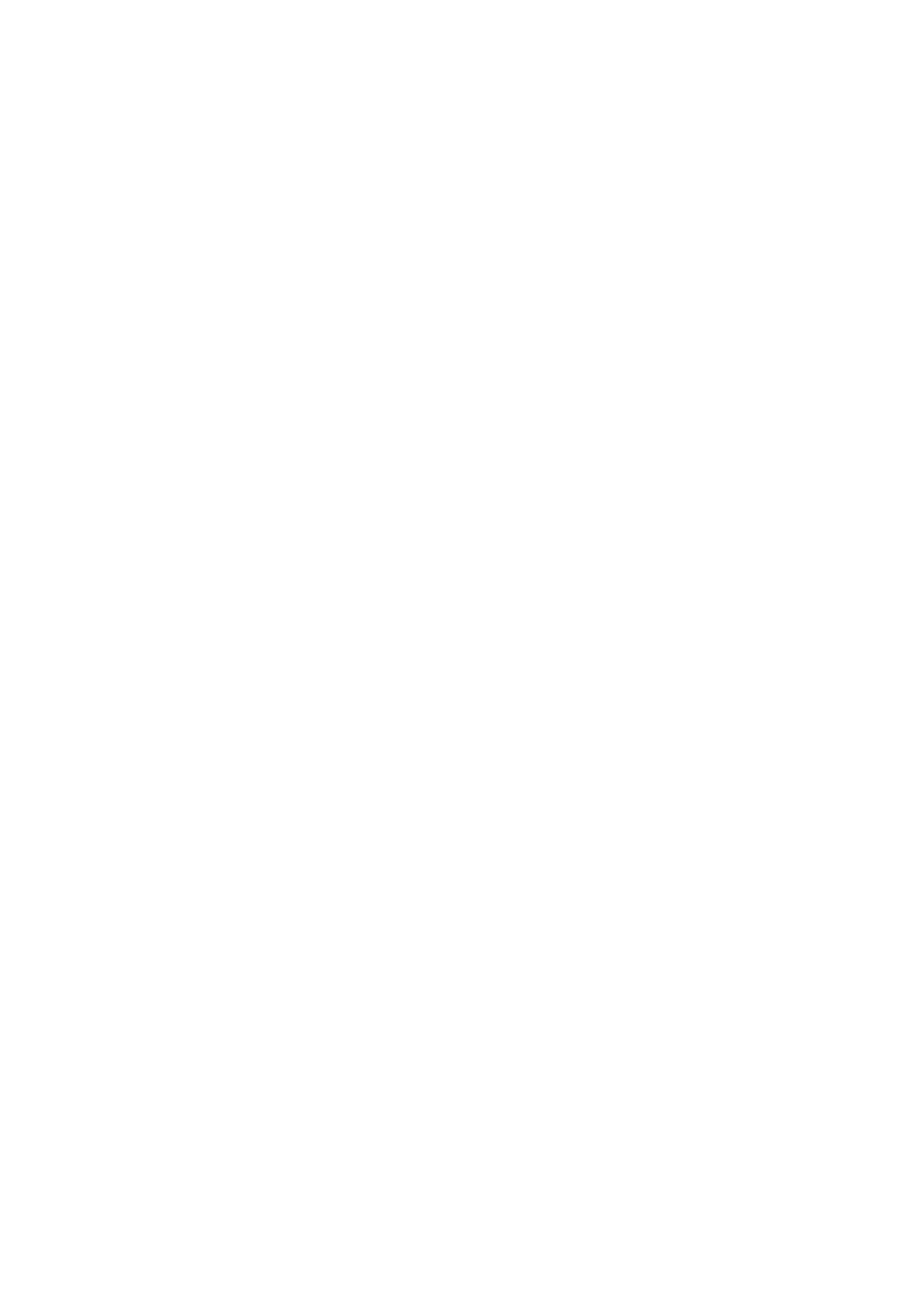## A CONTEXT FOR THE GALICIAN ROCK ART

*Ramón Fábregas Valcarce*

*Area de Prehistoria .Departamento de Historia I Universidade de Santiago Praza da Universidade s/n 15782 Santiago de Compostela. SPAIN phfabreg@usc.es*

> *I don't know where Confused about how as well Chasing cars (Snow Patrol)*

*Resumen : Generalmente el arte rupestre se muestra singularmente remiso a informarnos sobre el tiempo de su producción, su empleo o significado y ello es especialmente cierto en el caso de los petroglifos galaicos. No obstante, a través del análisis interno de las propias representaciones, se establece para el núcleo duro de estas representaciones un marco temporal que se ciñe al III milenio y los inicios del IIº cal BC. Este encuadre no es desmentido por las eventuales asociaciones espaciales con lugares de ocupación que se han observado en ciertos lugares. Estudios de tipo paleoambiental apuntan a la existencia de cierta presión sobre el medio causada por la consolidación del sistema agropastoril y coadyuvada por la existencia de episodios de recrudecimiento climático que parecen tener lugar de forma simultánea. Probablemente, los factores culturales y medioambientales tienen efectos bastante diferentes según las áreas de que se trate y es posible que su incidencia haya sido mayor en las comarcas más meridionales del Noroeste. En cualquier caso, parece bastante claro que la ejecución de por lo menos el segmento más característico de los petroglifos galaicos tiene lugar en un momento en que los iniciales procesos de diferenciación interna adquieren carta de naturaleza y conducen a cambios en las prácticas funerarias, reorientadas en un sentido más individual que en la etapa megalítica y también a modificaciones en las pautas de ocupación del territorio, de lo que dan buena muestra los abundantes asentamientos con cerámicas Penha o, más tarde, campaniforme. Algunas de estas ocupaciones, en el sector más meridional, adquieren un carácter más defensivo, no sólo por su ubicación en puntos estratégicos y con buen dominio visual sino, en casos muy puntuales, por la erección de estructuras murarias.*

### *PALABRAS CLAVE: PETROGLIFOS GALLEGOS , CRONOLOGÍA*

*ABSTRACT: The art of NW Iberia was studied for years almost exclusively from a descriptive perspective and, in practice, sheltered or open-air engravings and paintings were treated as mere artistic objects, just compiling their motives and trying to establish their sequence, forgetting that these manifestations expressed the thought of specific societies in the past. That 'splendid isolation' is graphically reflected n in a synthesis about Galician prehistory (VV. AA., 1979), where Galician petroglyphs are dealt with in an independent chapter, thus separated from the great cultural divisions in which the prehistoric past was analyzed. Such a reductionist perspective starts changing during the 90's with a new focus on the social background of the art that tries to understand it in the light of the patterns of subsistence and the strategies of exploitation/appropriation of the territory. A number of works have been produced, dealing with the underlying ideological framework (Vázquez Varela 1997), the location of the carvings close to the boundaries of site catchment areas during the III and II millennia BC ( Peña & Rey, 1993 and 2001; Concheiro & Gil, 1994; Rodríguez et al., 2006), as well as a series of research projects adscribed to the Landscape Archaeology (Bradley et al., 1994a and 1995) that, originally centered in the study of the Galician engravings, have been later extended to the schematic manifestations of northern Portugal (Sanches, 1996; Sanches et al., 1998; Bradley & Fábregas, 1999). Recent works about the Schematic Art of other regions of Iberia have echoed this approach, pointing out their deliberate location, as well as the eventual relations with Neolithic or Chalcolithic sites (Bueno et al., 1998; Martínez, 1998).*

*KEY WORDS : GALICIAN PETROGLYPHS, CRONOLOGY*

Truly, when dealing with open-air art such as that of Galicia, it is very difficult the establishment of its chronology and that explains, if not justifies, the late scientific efforts towards its contextualization. The local environmental circumstances are not a great help, since the adverse effects on the rock surfaces of abundant precipitations must be added to the generally acid and eroded soils. We can consider two types of contextualization of the art: an internal one, related to the remains left by human activities, accidentally or deliberately, in the same decorated places (deposits, bonfires, abandoned artefacts) and another external, revealed by the analysis of the settlement evidence arguably linked to the carved rocks.

Any attempt at describing the socio-cultural framework in which the Galician rock art was elaborated, requires the establishment of a few chronological yardsticks, an endeavour that for several reasons it is far from being accomplished to everyone's agreement (i.e. Santos, 2005; Costas et al., 2006). I shall follow roughly the chronological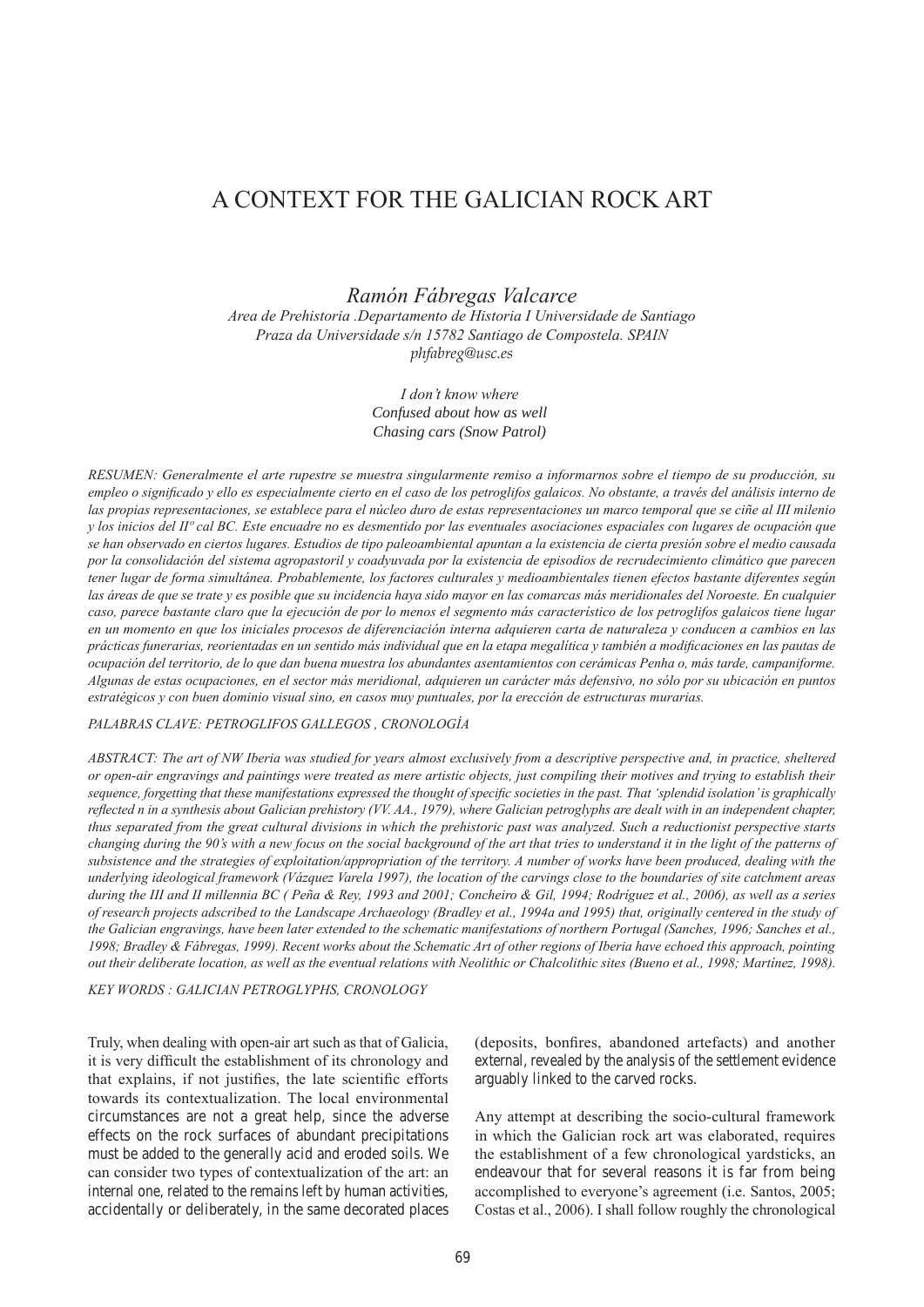*Grabados rupestres de la fachada atlántica europea y africana*



*Fig. 1.- Petroglyph of Coto das Laxas (Rodeiro, Pontevedra). After Fábregas et alii 2008b.*



*Fig. 2.- Antropomorphic representations from Southern Iberia (1,2), Galician passage-graves (3,4) and an idol-like motif from Coto das Laxas (see fig. 1).*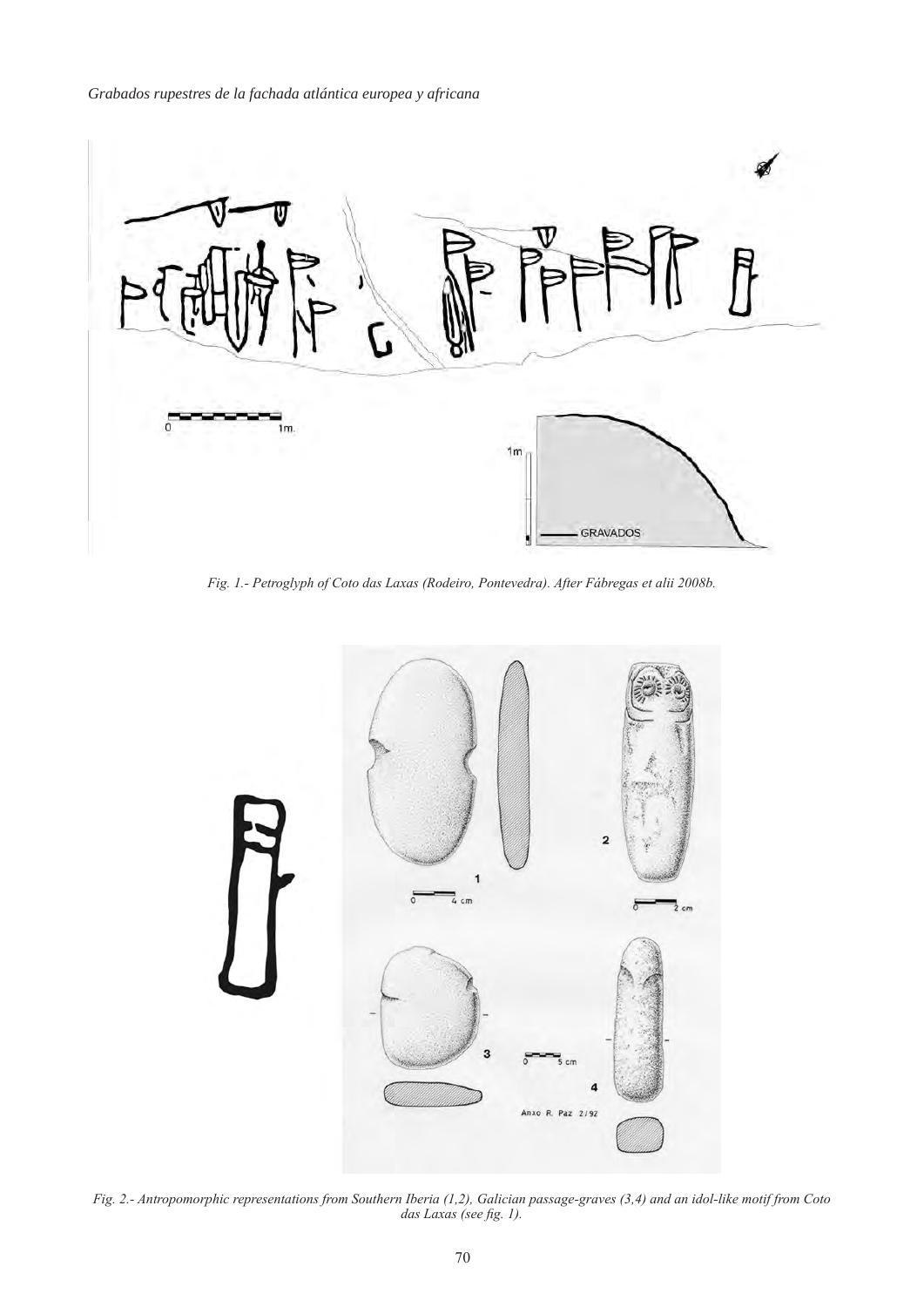

*Fig. 3.- Petroglyph of Coto Ventura (Poio, Pontevedra). After Peña 2005.*

proposal of Peña and Rey (2001: 119) that places the Galician carvings in the III millennium BC, taking as a reference such naturalist motifs as the cylinder-idols, daggers and halberds, which have dated counterparts in the archaeological record (Figs. 1 and 2). An older chronology could be suggested in some exceptional sites like Porto Ventura (Poio) (Fig. 3) or Coto da Braña 3 (Cotobade), given their iconographic bonds with the megalithic art of Gavrinis, Knowth or Newgrange (Sartal, 1999; Costas & Pereira, 2006), the same could apply to certain motifs such as the reticulates or at least a part of the very ubiquitous cupmarks, due to their frequent association to the tumular burials. On the other hand, some scarce and spatially restricted themes, such as the three recorded ships in Oia, could span the existence of the engravings to the central centuries of the II millennium BC (Costas & Peña, 2006). To sum up, even agreeing with Peña and Rey in that the core of Galician petroglyphs belongs to the III millennium, we consider the possibility of a temporal extension, maybe into the middle of the II millennium BC and, backwards, up to the central part of the IV millennium, if we follow the proposal of Vilaseco (2004: 19) about the idols of Dombate, the only ones C-14 dated in the Northwest (Fig. 4).

It has been a common place since the 20's (i.e. López Cuevillas & Bouza, 1929), the notion of ties between the Galician rock art and that from other south-western regions of Europe (namely the British Islands and Ireland). The PhD Thesis of MacWhite (1951) further established that hypothesis and gave a definitive boost to the notion of Atlantic relations. More recently we have revised this question (Fábregas & Bradley, 1999), stating that, in spite of the noticeable difference that represents the presence of zoomorphs in the Galician art, there are remarkable coincidences about the abstract group and its internal organization in the panels. As to their disposition in the landscape, all agree on the usual rejection of the more conspicuous outcrops and the generic link with the patterns of occupation and exploitation of territory, but



*Fig. 4.- A general chronology of the Galician petroglyphs.*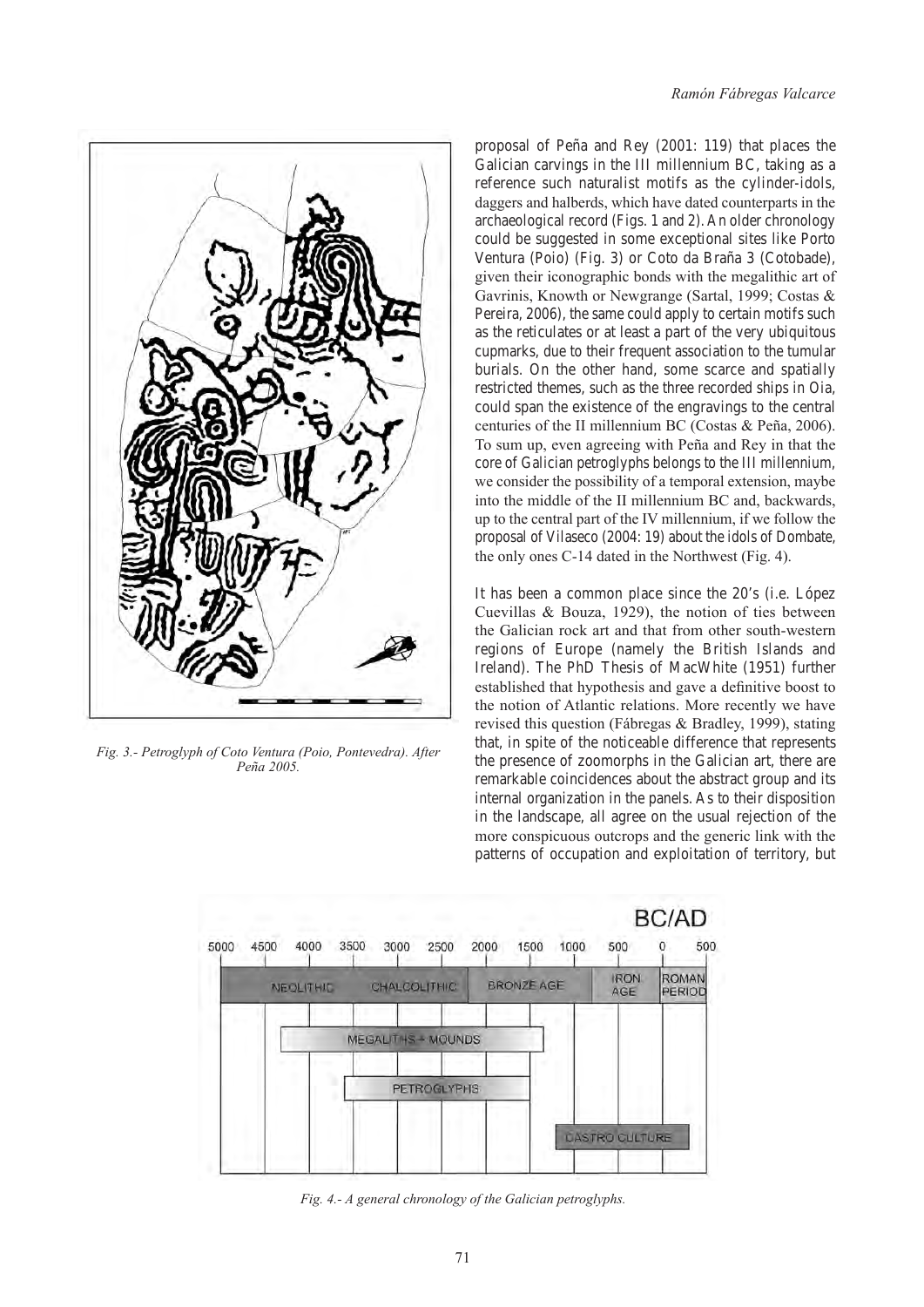

*Fig. 5.- Distribution of the chisels of Lagor type (stars), considered imitations of the alpine axes. Inset: chisel from the Illade 0 mound (As Pontes). Modified after Petrequin et alii 2007.*

while in Galicia the most elevated areas, where the tumular monuments are concentrated, have the simpler art, in British lands is just the opposite. To sum up, a similar grammar underlies the rock art of these Atlantic areas, but its factual expression takes very different courses in each one.

The mentioned convergences might be understood in a framework of Atlantic relations developed in the end of the III millennium BC, whose existence has been defended for a long time, and that are reflected in metallic items, such as the Palmela arrowheads, the halberds, certain types of daggers or in the jewellery (Peña, 2003: 70-72). The coincidences in the material culture are neither limited to some metallic artefacts nor exclusively restricted to

the transition between the III and the II millennium BC, for recent research has unearthed scores of sites (either domestic or funerary) containing Bell Beakers, (14 recorded just in the area of O Morrazo – Méndez & Rey, 2005; a partial relation in Prieto, 2001: 10). Among this ware occurs very conspicuously a variety significantly called Maritime that is present along the Atlantic façade of SW Europe since the middle of the III millennium BC.

We have mentioned the existence of certain links between Galician petroglyphs and the megalithic iconography, at the same time with extra-peninsular projections in some cases (i.e. Cassen & Vaquero, 2000). Thenceforth, we might wonder if the Atlantic relations we have just mentioned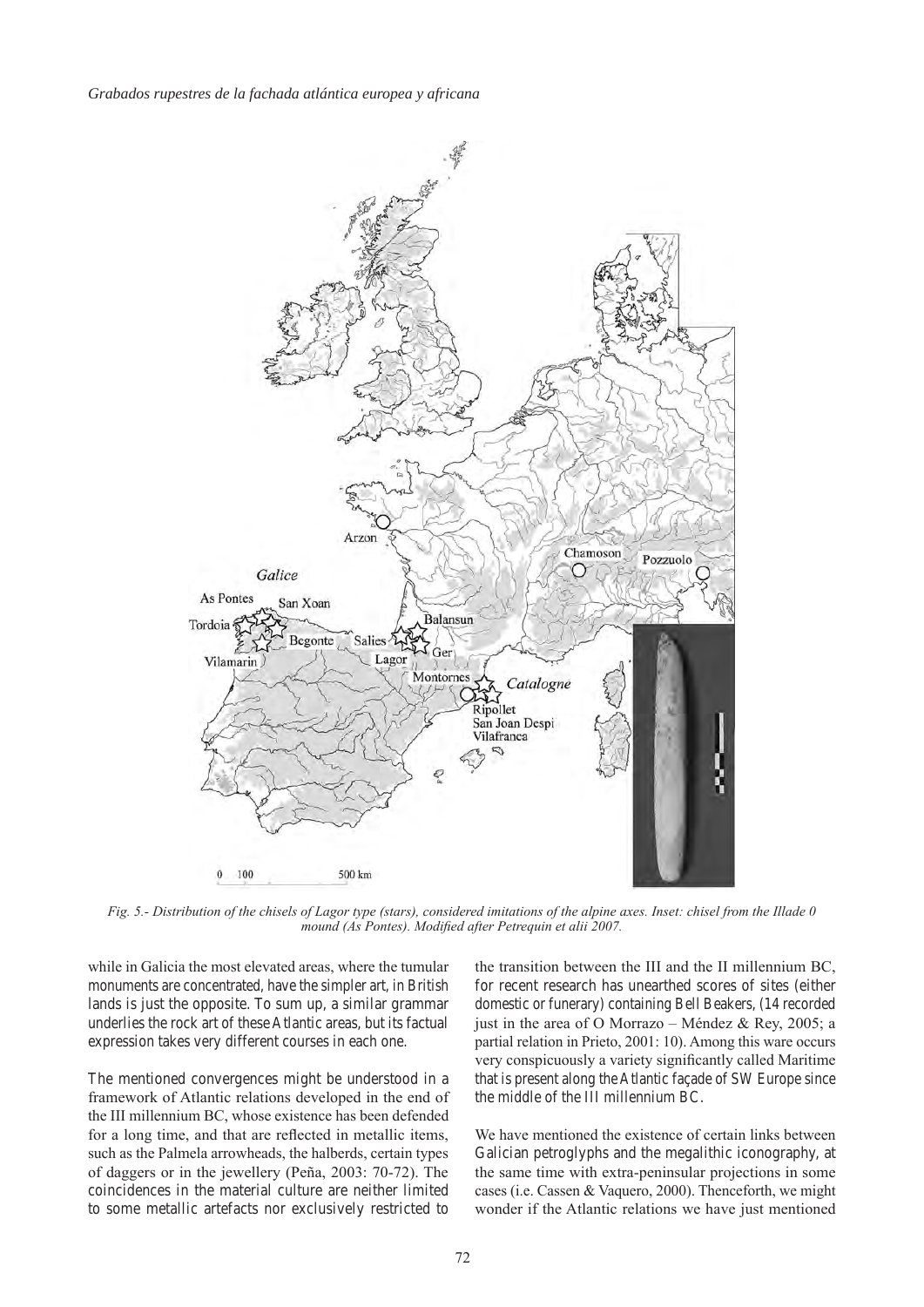

*Fig. 6.- Distribution of the butt-perforated axes of Cangas type (black triangles), considered imitations of the Breton Tumiac pieces. After Petrequin et alii 2007.*

during Chalcolithic and Early Bronze Age times are detectable in previous moments and what evidence, beyond certain formal coincidences, can be gathered about. One preferential candidate to sustain this kind of links (among elites?) is claimed to be the perforated ground tools -mace heads, double adzes and hammer-axes or bipennes-, whose chronology (weakly established in Galicia) would correspond to the first half of the III millennium BC. Recently, de Blas and Carretgé (2001) have pointed out the concentration of this type of pieces in Galicia, the more remarkable given its virtual absence from other Iberian regions, as well as the Galician provenance of the raw material of the double pick of Marabiu (Asturias). All this leads them to propose that the Galician focus, beyond echoing European fashions has a personality of its own and may have acted as a producing centre of this sort of artefacts.

But the flow of ideas and raw materials from or to the Iberian northwest has deeper roots, traceable to the IV millennium or even before: the chemical analysis of green beads located in several Breton megalithic sites such as Kervilor or Josselière has identified variscite from the Spanish province of Zamora (Herbault & Querré, 2004; Querré et al., 2008). This discovery gives a new perspective to the studies carried on about the European distribution of the axes made on Alpine rocks, that led to the find in Galicia of several examples of Lagor-type chisels, considered a local imitation of the Alpine pieces (Fig. 5). In the same way a number of axes with proximal perforation (Cangas type) would be copies of the Breton Tumiac type (Petrequin et al., 2006; 2007), an example of the latter recovered in the north of Galicia (Vilapedre, Lugo – P. Petrequin p. c.) (Fig. 6).

Going back to the Galician territory and to the generally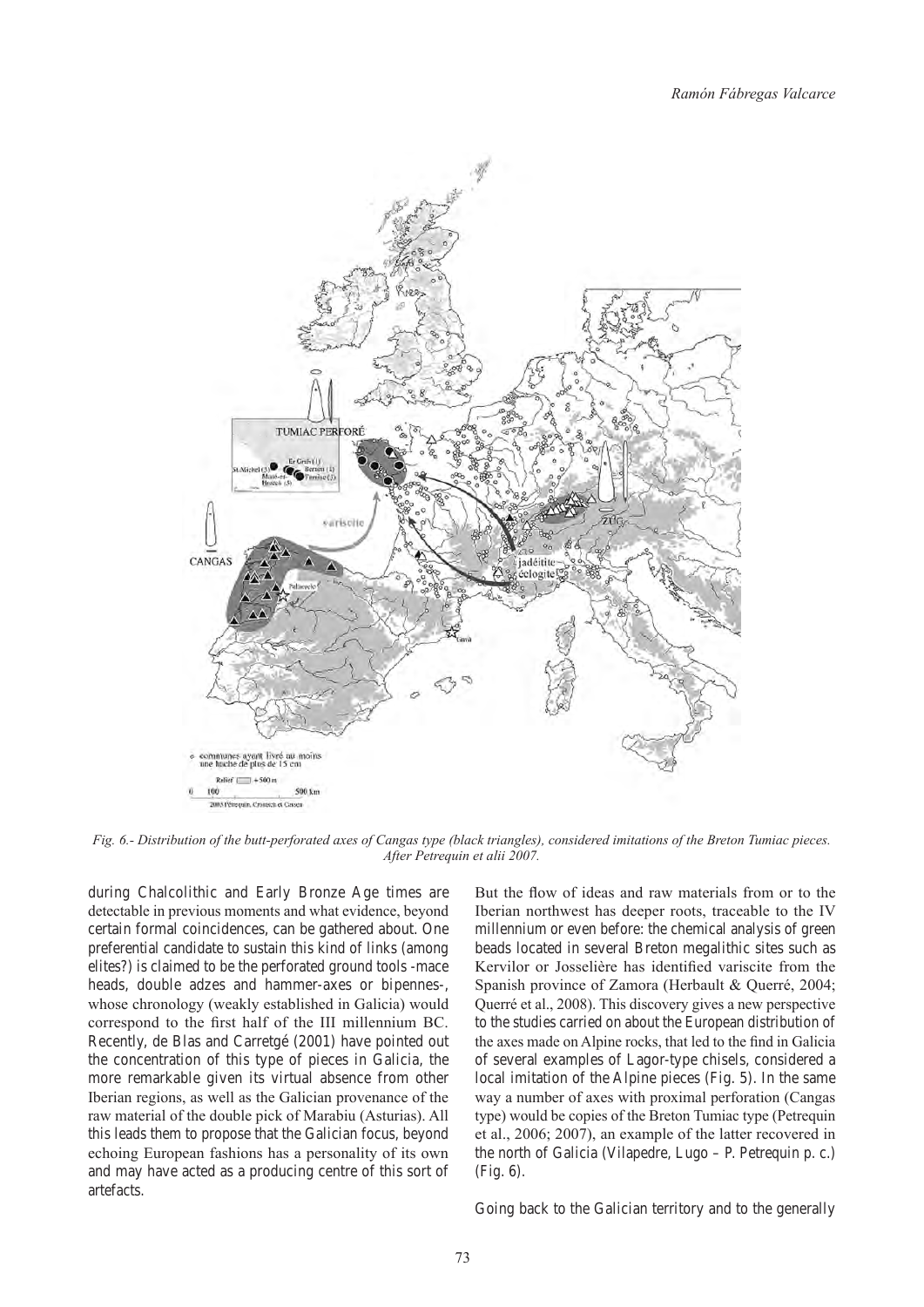accepted period of execution for the petroglyphs, we can observe that, once and again, the research projects dealing with the Later Prehistory in Galicia and North Portugal (i.e. Baixa Limia, Serra do Bacelo, area of Chaves, O Morrazo peninsula) (Jorge, 1986; Criado et al., 1991; Eguileta, 1999; Méndez & Rey, 2005) show, from the end of the IV millennium, a development of the domestic sphere, patent in the number and surface extension of the sites. These tend to abandon the high plateaus, where the megalithic burials were previously located, and clustering in the middle of the slope, quite often in the vicinity of fertile valleys. Some of them are located at points with a visual command of the surrounding territory, even if the best farming terrains are situated a bit further. A few of them, finally, have defensive structures of variable complexity, from a simple stone enclosure or talus (Sola, San Lourenço) to more or less imposing fortified circuits (El Pedroso, Crasto de Palheiros, Castelo Velho).

Furthermore, most of the settlements show a richer material culture than that of the preceding periods, underlined by the spread of incised or impressed vessels, like the socalled Penha, with a distribution concentrated in west Tras-os-Montes, coastal Minha and the SW Galicia, and a characteristic metoped decoration that sometimes recalls that of the Chalcolithic in the Portuguese Extremadura. It is not the only evidence indicating certain degree of interaction with southern regions: determined types of idols (Bueno et al., 2003), the more general presence of flint and other alloctonous raw materials and also the introduction of copper metallurgy and goldsmith clearly show the expansion of the exchange in this period.

The subsistence base widens during the III millennium, as deduced from the increase in the finds of cultivars, including not only cereals such as wheat and barley but also some pulses such as broad beans or lentils. The livestock, poorly represented in the record for taphonomic factors, includes both bovine and ovicapridae and some suidae. Due to its location in the Rías Baixas, the shell midden of Guidoiro Areoso (Vilanova de Arousa, Pontevedra) can be especially relevant: bovidae, ovis and suidae are present in it, with malacofauna centred in two bivalvia – mussel and oyster- and scarce remains of ictiofauna (Méndez & Rey, 2005).

Hunting is badly recorded at most sites, except for those in areas with rough relief and maybe less human impact such as Cueva de las Tres Ventanas (El Bierzo, León) (Fernández et al., 1999) or, specially, Pala da Vella (Ourense) (Fernández, 2000). The development of the productive economy is reflected in an indirect way in the pollen spectra, with the decrease of the arboreal taxa and the abundant presence of synanthropic species, as well as in a direct way by the appearance of big storage vases and, in some cases, storage pits (v.g. Buraco da Pala). On the other hand, in the biggest settlements (Castelo Velho, Crasto de Palheiros, El Pedroso) are concentrated certain transforming activities such as the elaboration of textiles, the metallurgy or the manufacture of arrowheads and ground-stone axes. While such works could be addressed to a purely local demand, in some instances they reach such a scale (for example the manufacture of arrows in the settlement of El Pedroso, in the province of Zamora) (Delibes et al., 2002) that they would be seemingly related to the needs of a political economy.

It is a paradox that, in this context of growing complexity, the funerary sphere should be so opaque to our eyes and once the passage graves are closed at the beginning of the III millennium, only few tumuli have provided pottery or other items matching those recovered from the settlements, generally located in the middle of the slopes (Os Consellos – Nigrán-) (unpublished excavation by M. A. Vidal, ref. Vilaseco, 2000) or even in the valley bottom (Vilafría – Porriño) (unpublished excavation by M. Rey, ref. Fábregas 1992). In a few other cases there is evidence of the continuing use of Neolithic cemeteries (mounds of Lousada 5 or Cotogrande 5) (Vázquez & Gabeiras, 1993- 1994; Abad, 1995) (Table 1).

Most of the III millennium recorded sites are located in the southern part of the NW, a pattern largely caused by the higher intensity of the surveys both of amateurs and professionals. If we observe, however, the location of the settlements with a defensive vocation -those located in watersheds or ridges surrounded by steep slopes and with visual command of the surroundings area (whether they have fortification works or not)-, we will find that nearly all are found within the Mediterranean phytogeographic province. Those outside the latter are in a region that nowadays is distinguished by its marked summer aridity. All these areas are characterized by the early adoption of agriculture (not a great surprise given the Mediterranean origin of most cultivars), as indicated by the pollen regional sequence and the exceptional and diversified collection of cereals from the V millennium levels in the Buraco da Pala rock-shelter (Sanches, 1997).

Taking profit of the good conditions of humidity and temperature of the Holocene Optimun, it is quite probable that the early development of agriculture in the southern reaches of the NW would allow a demographic increase sustained along the IV millennium BC or rather, reversing the direction of the causal chain, the higher vegetative growth induced by a more sedentary way of life would demand an intensification in the productive processes. When the climate started to deteriorate in the transition of the IV-III millennium (Martínez & Moares, 1995; Fábregas et al., 2003: table 1), the associated erosive processes will hit harder the thinner soils of the highlands, otherwise specially affected by the colder and drier conditions. Hence, the tendency to occupy usually less exposed areas, located halfway of the slopes and close to water courses, a trend observed everywhere. It is quite possible that the new conditions imposed by the Neoglacial would have affected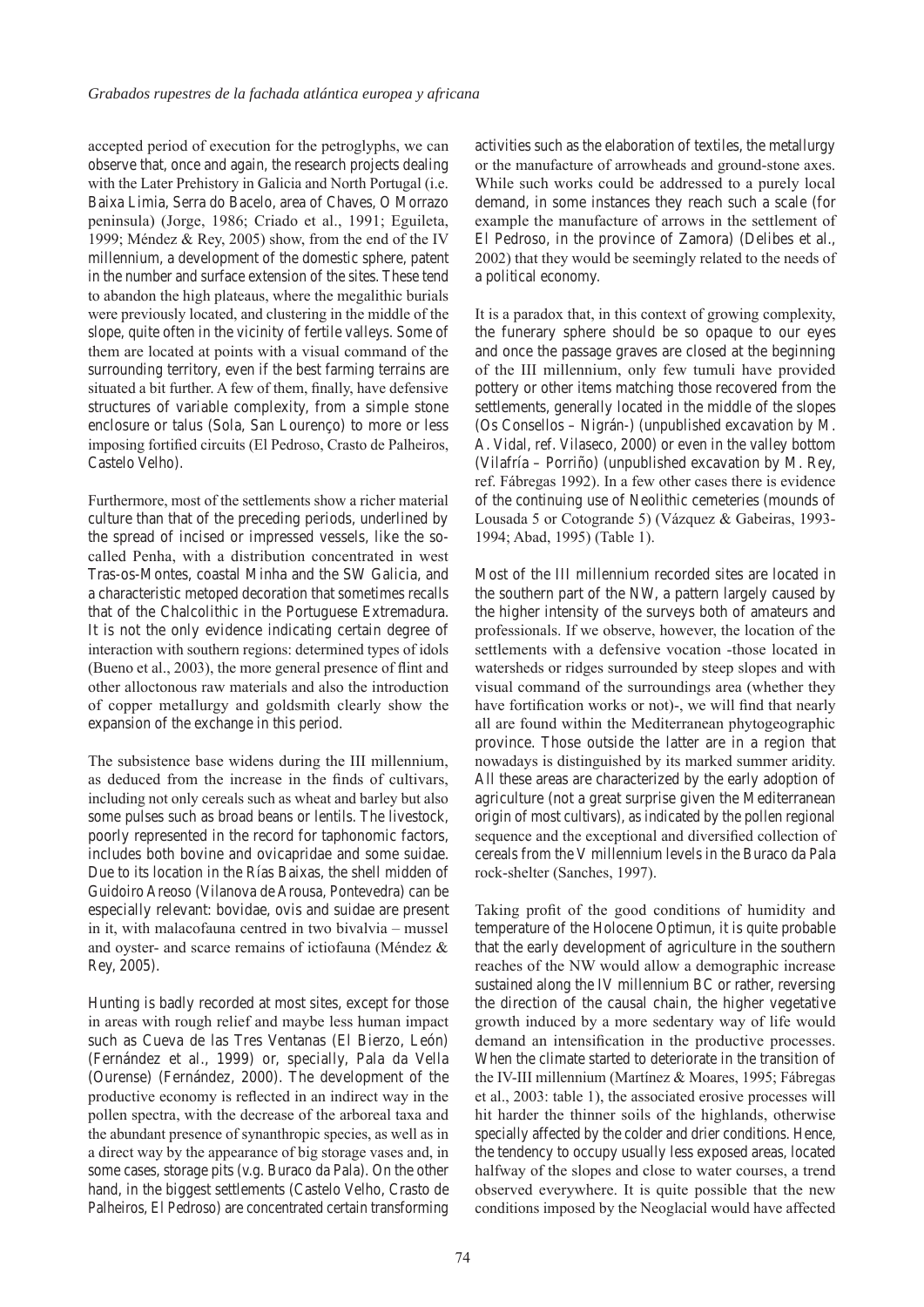| Site                                                         | C-14 result               | <b>CALIBRATION</b> |
|--------------------------------------------------------------|---------------------------|--------------------|
| V. da Soutilha: UGRA-133                                     | 4650 ±150 bp              | 3700-3010 BC (.97) |
| V. da Soutilha: UGRA-178                                     | 4370 ±140 bp              | 3375-2620 BC (.99) |
| Cotogrande 5b: GrN.19566                                     | 4390 ±50 bp               | 3120-2900 BC (.88) |
| Cotogrande 5a: GrN-<br>19565                                 | $4065 \pm 45$ bp          | 2700-2475 BC (.81) |
| Monte dos<br>(circular hut): UA-33140                        | Remedios $4240 \pm 40$ bp | 2920-2740 BC       |
| $d$ os<br>Monte<br>(hearth): UA-33143                        | Remedios $4150 \pm 40$ bp | 2880-2620 BC       |
| Requeán: CSIC-898                                            | 4200 ±50 bp               | 2820-2630 BC (.72) |
| B. da Pala I: weighted 4113 ±41 bp<br>average of 3 dates     |                           | 2795-2573 BC (.74) |
| B. da Pala I: GrN-19101                                      | 3955 ±25 bp               | 2570-2433 BC (.85) |
| Sola I: ICEN-1007                                            | 4060 ±110 bp              | 2890-2335 BC (.98) |
| Lavapés: CSIC-1532                                           | 4000 ±36 bp               | 2590-2460 BC (.97) |
| El Pedroso (Upper terrace): 4022 ±47 bp<br>Wk-13799          |                           | 2680-2460 BC (.94) |
| Agro da Nogueira: Beta- 3930 ± 40 bp<br>231718               |                           | 2495-2295 BC (.92) |
| A Lagoa P.A. 45.04: CSIC-3900 ±70 bp<br>899                  |                           | 2500-2200 BC (.91) |
| A Lagoa P.A. 45.04: CSIC-3800 ±30 bp<br>1000                 |                           | 2310-2140 BC (.96) |
| Poza da Lagoa (O Viveiro): 3673 ±34 bp<br>UtC-5217           |                           | 2140-1950 BC       |
| Tomb <sub>1</sub><br>from<br>Ferreiro: Ua-19728              | Vale 3635 $±50$ bp        | 2140-1885 BC       |
| Outeiro de Gregos 1: CSIC-3620 ±50 bp<br>772                 |                           | 2140-1880 BC       |
| Outeiro de Gregos 1: CSIC-3360 ±50 bp<br>771                 |                           | 1760-1515 BC       |
| Fraga do Zorro: CSIC-3438 ±43 bp<br>1201                     |                           | 1880-1625 BC       |
| Sola Ila: CSIC-1139                                          | 3450 ±37 bp               | 1885-1680 BC       |
| Sola lib: weighted average $3333 \pm 21$ bp<br>of 4 dates    |                           | 1685-1530 BC       |
| Valdavara 2: weighted $3260 \pm 28$ bp<br>average of 2 dates |                           | 1615-1490 BC (.91) |
| Agra de Antas: weighted 3028 ±40 bp<br>average of 2 dates    |                           | 1405-1190 BC (.95) |

*Table 1.- A selection of C-14 dates for NW Iberian sites ranging from the Final Neolithic to the MBA (italics: funerary contexts). Calibrated with CALIB 5.01 (Stuiver & Reimer 1998). It is given sometimes a range corresponding to a specific degree of probability (value in brackets).*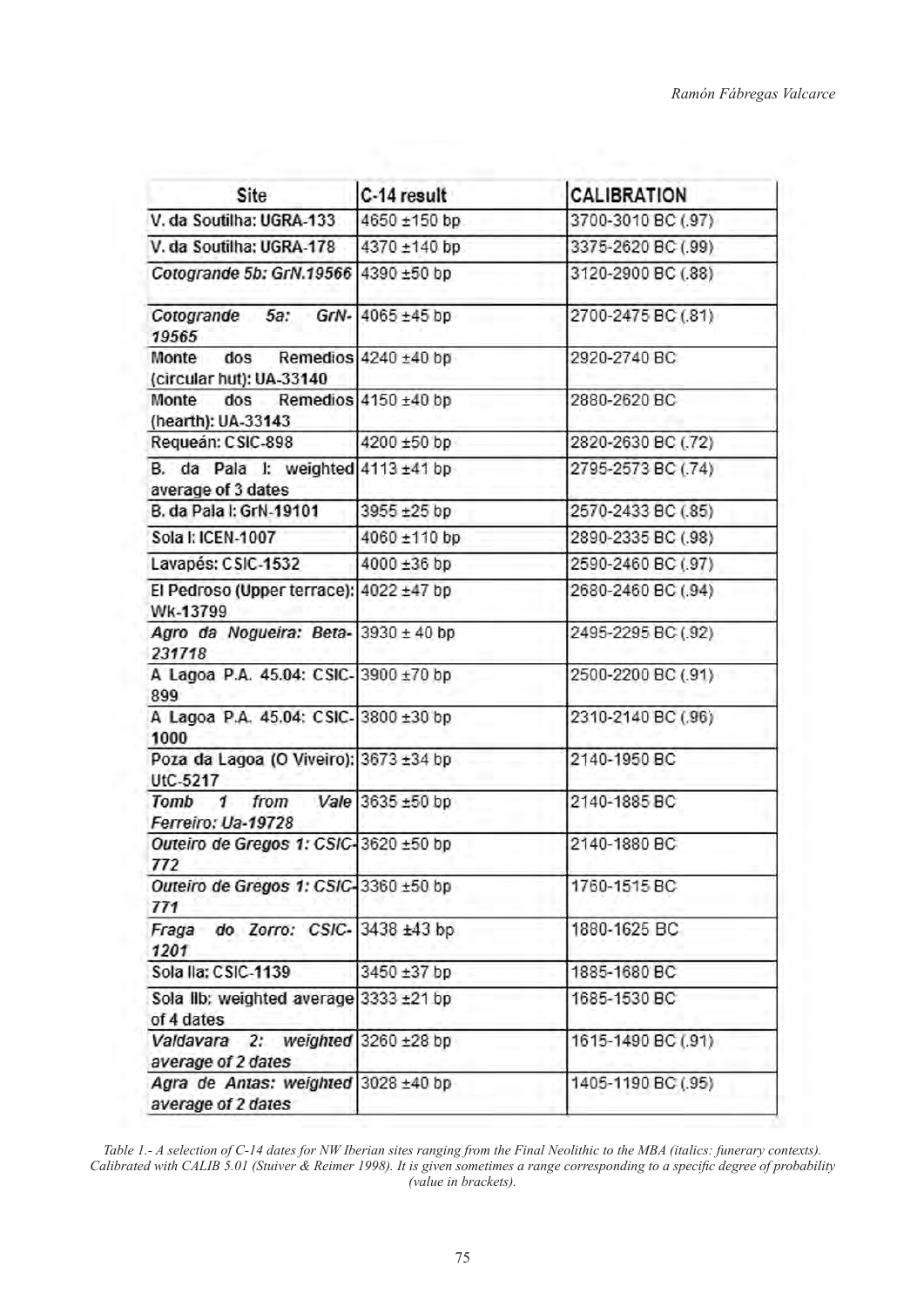to a greater extent the agricultural production in most of the north of Portugal, due to the Mediterranean tendency of its climate, that towards the East would increase the dryness of the period (aridity that would hit too, though to a lesser degree, the SW coast of Galicia). The crisis would be the more noticeable in these two areas given the earlier acquisition of agriculture and the relevance that seems to have in comparison with other areas of the Iberian Northwest.

The fact of seemingly sustaining the highest pressure induced by the climatic change will lead some populations with a stronger socioeconomic system to the adoption of a process of agropastoral intensification, that appears in its sharpest form in the meridional areas. The mentioned option is not without problems in the middle term, for it would favour the erosive processes and the consequent exhaustion of the soils, while in the short term would increase the competition for the lands with the adequate characteristics –considering both the new environmental conditions and the changes in the exploitation patterns–. That tension is well attested in the own material culture of the settlements: the occurrence of metallic weaponry in some sites, but mainly the pervasive presence of lithic arrowheads, better explained in a warring rather than in a hunting scenario, as, on the other hand, has been interpreted in other parts of Iberia (v.g. Uerpmann, 1995: 41 for Portuguese Extremadura). To the same diagnostic points the general increase of deaths by arrow shots in the burial record of that time in other Peninsular regions (v.g. Vegas et al., 1991: 443 or Andrés, 1998: 98 for the Ebro basin).

It is in that increase of group competition where the emerging elites will find a ground for their affirmation and development, through the practice of the warfare and their exclusive or preferential control of certain productions (metallurgy, textiles) and artefacts or raw materials obtained through the exchange networks at regional or interregional scales (pottery, metallic tools, silex, ornaments). The scenario par excellence of these activities is constituted by the fortified settlements that, considering their still recent discovery, will demand further efforts to define their function, because the discovery in Castelo Velho of ritual structures with burials associated – significantlyto loom weights (Jorge 1998) questions the simple dwelling character of this kind of sites. The changes in the funerary norm equally express the new statu quo, with the disappearance of the big collective burials, substituted - among other solutions – by more modest tumuli that, nonetheless, sometimes contain rich grave goods, deposited for a presumably smaller number of deceased, besides.

We must, nonetheless, take into account that some fortified settlements, due to the combination of a large superficial extension with the mediocrity of their defences (Sola) or the scarce evidence of occupation in such a spacious enclosure (El Pedroso), would be tactically useless and they should be understood more in a ceremonial dimension and symbolizing the control over a territory than in the purely defensive: we have in Castelo Velho an additional proof in the fact that the area with the easiest access for an hypothetical attacker is precisely that with the weakest fortification works (Jorge, 1998: 284).

On the other hand, the existence of some sort of settlement hierarchy seems to be quite plausible in places like the western tip of the O Morrazo peninsula (Fábregas, 2001: 94), where a very extensive site, located in a plateau with a broad visual domain (Mesa de Montes) shares the same material culture – characterized by the Penha-type pottery – with two open settlements much smaller (Lavapés and As Forcadas – the latter with some Beakers too), located well inside the 60' isochrone. The different vocation of these three sites is apparent: Lavapés and Forcadas are close to arable lands while Mesa de Montes has not any within the 30' isochrone. Furthermore, the pollen record confirms the practice of agriculture in Lavapés (Peña & Rey, 1993).

Along the 90's several researches agreed on interpreting the petroglyphs in the framework of the strategies of appropriation of the territory (Peña & Rey, 1993). On a more general scale, Bradley et alii (1994b: 337-338) proposed the existence of a correlation between the larger densities of rock art (basically in the SW corner of Galicia) and the existence of areas of great bioclimatic potential, though subject to sharp local variations. That particular circumstance would demand short distance displacements, thus increasing the potential conflicts for the exploitation of strongly compartmented natural sources. This hypothesis, based on actualistic observations, acquires more credibility under the light of the commented archaeological and palaeoenviromental data: the differential socioeconomic development of the Galician SW and the environmental stress caused by this and the climatic deterioration would lead to an increase of intergroupal conflict (not always nor necessarily traduced in violence) and the imperious need of defining exclusive rights about key areas because of their resources or its character of echotones. While the exercise of a more or less organized violence could be a means to achieve such a goal, another strategy would turn to the petroglyphs as a way of "continuing the war by other ways" (we do not mean, of course, that all the III millenium rock-art would be reduced to such a secular role). It is interesting, on the other hand, that another area where a similar bioclimatic variability was observed (Barbanza peninsula) has provided since then a remarkable series of discoveries of rock art (amounting to nearly 200 sites, with a high proportion of animal representations, besides -Fábregas et al., 2008a).

In between the mentioned Chalcolithic cultural manifestations and the MBA takes place the expansion in the NW of the Bell-beaker, whose chronology and typological sequence are still badly defined, either from the scarcity of methodical excavations or from the haphazards of the C-14 calibration curve during the 2nd half of the III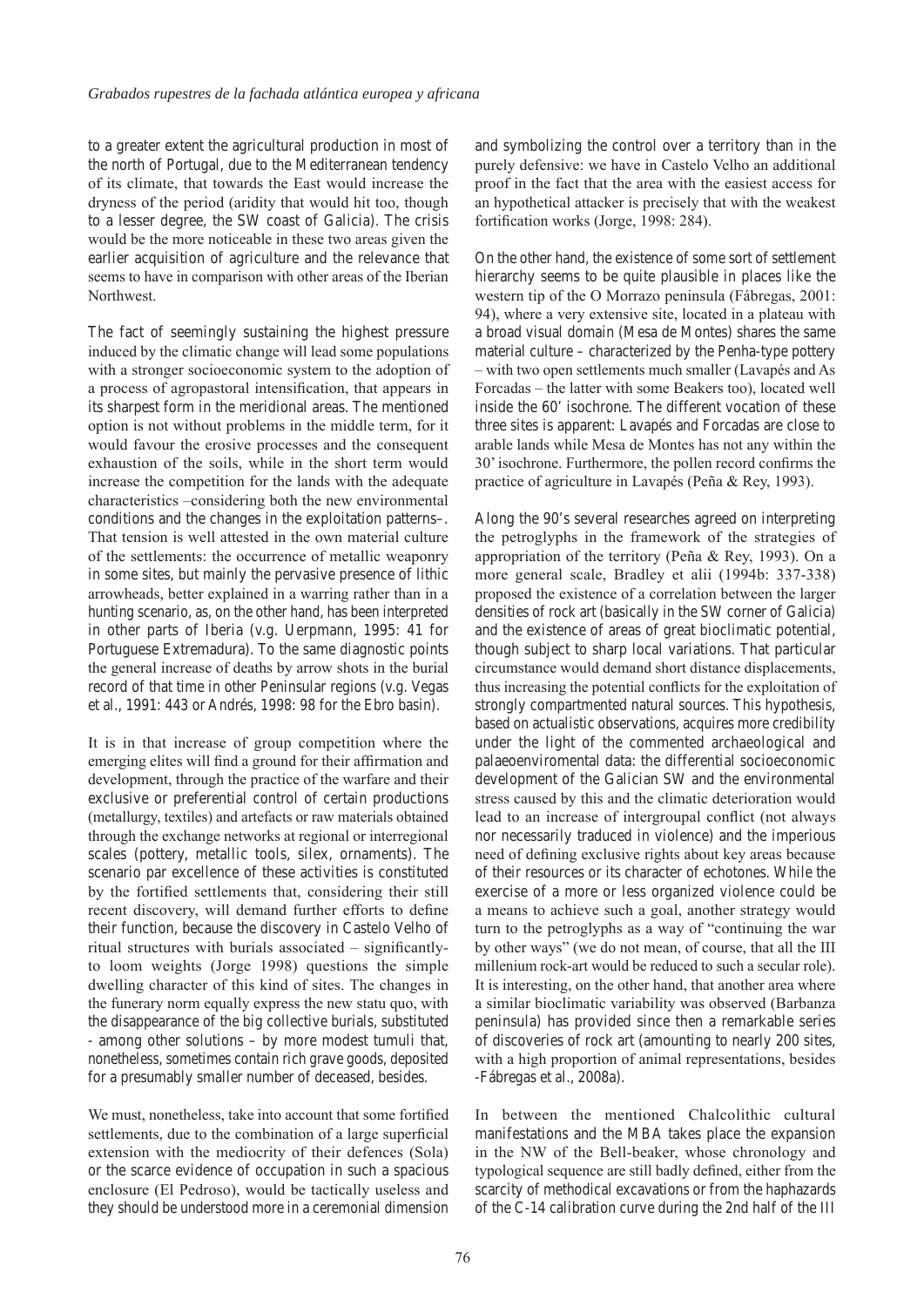

*Fig. 7.- Plan of two elongated houses, associated to Bell-beaker pottery: O Fuxiño -Piñor, Ourense- (left) and Setepías -Cambados, Pontevedra- (right). After Vidal, 2008 and Fábregas, Bonilla & César, 2007, respectively.*

millennium, a period when, grosso modo, that pottery firstly occurs, but whose local varieties last into the first centuries of the II millenium BC. The adoption of Bell beakers does not imply a significant cultural break and in this way we observe its appearance in recent levels of previously existing sites (Pastoría, As Forcadas, Monte dos Remedios among others), without causing a structural modification of the fortified settlements (v.g. El Pedroso) and even in some (Crasto de Palheiros) it coincides with the extension of the walled circuit. According to this evidence we can say with S. Jorge (1986), that the Bell-beaker phenomenon has more an additive than substitutive character in the NW and these pots become just another prestige item in the chain of inter and intra-group relationships.

There is a feature, however, that seems to advance later patterns: a renewed interest for the plateau areas, as shown by the frequent reuse of the megalithic mounds and the eventual construction of new -usually smaller - tumuli nearby. Also open sites are often recorded in the vicinity of the mentioned monuments or, as it happens in Monte Penide (Fábregas, 2001), in a more peripheral situation regarding the necropolis of the plateaus (Eguileta, 1999: 313; Villoch, 1999: 181). New research in the area of O Morrazo further underline the spatial diversification of the settlement along the Late Chalcolithic and EBA (Méndez & Rey, 2005). At a smaller scale it is noticeable, too, that current excavations in Bell-beaker sites are illustrating the appearance of elongated-plan houses (different, thus, of the well-known circular design) of huge size (up to 12 m in one case) in As Pías (Cambados), O Fuxiño (Piñor) and maybe Monte dos Remedios, among other examples (Fábregas et al., 2007: 42; Vidal, 2008) (Fig. 7). This could be interesting insofar as, putting aside the departures from the traditional design, would imply a reformulation of the domestic space and the activities associated to it.

The opacity that the archaeological record seemed to suffer during a considerable part of the II millennium BC after the Bell-beaker episode starts to be alleviated by an increasing flow of domestic, funerary and palaeoenviromental data. Starting with this last ambit, the pollen analysis point out the persistence of the forest clearance along the II millennium, leading into the so-called "cultural steppe" (Ramil, 1993). The palaeobotanic observations are consistent with the results of the soil analyses made in Coto da Fenteira (Redondela – Martínez et al., 2000), the speeding up in the formation of peat bogs recorded in Serra do Bocelo (Aira et al., 1992) and, finally, with the persistence of fires affecting vegetable communities already degraded by the human activity in the area of Campo Lameiro (Pontevedra - Kaal et al., 2008: 2140).

As to the domestic sphere, the increasing availability of C-14 dates clearly reveals the persistence of settlement throughout the NW, continuity equally appreciated in some of the most emblematic sites of the 3rd millennium such as Crasto de Palheiros, Castelo Velho, Sola or Monte dos Remedios, although all of them show constructive changes or different uses of the former defensive structures. The apparent dispersion of the settlement from the end of the III millennium (a phenomenon that we suggested for Monte Penide) is coupled in zones such as the Baixa Limia, Bocelo or O Morrazo (Eguileta, 1999; Criado et al., 1991; Méndez & Rey, 2005) with that renewed interest for the higher lands, in appearance less exploited during most of the III millennium.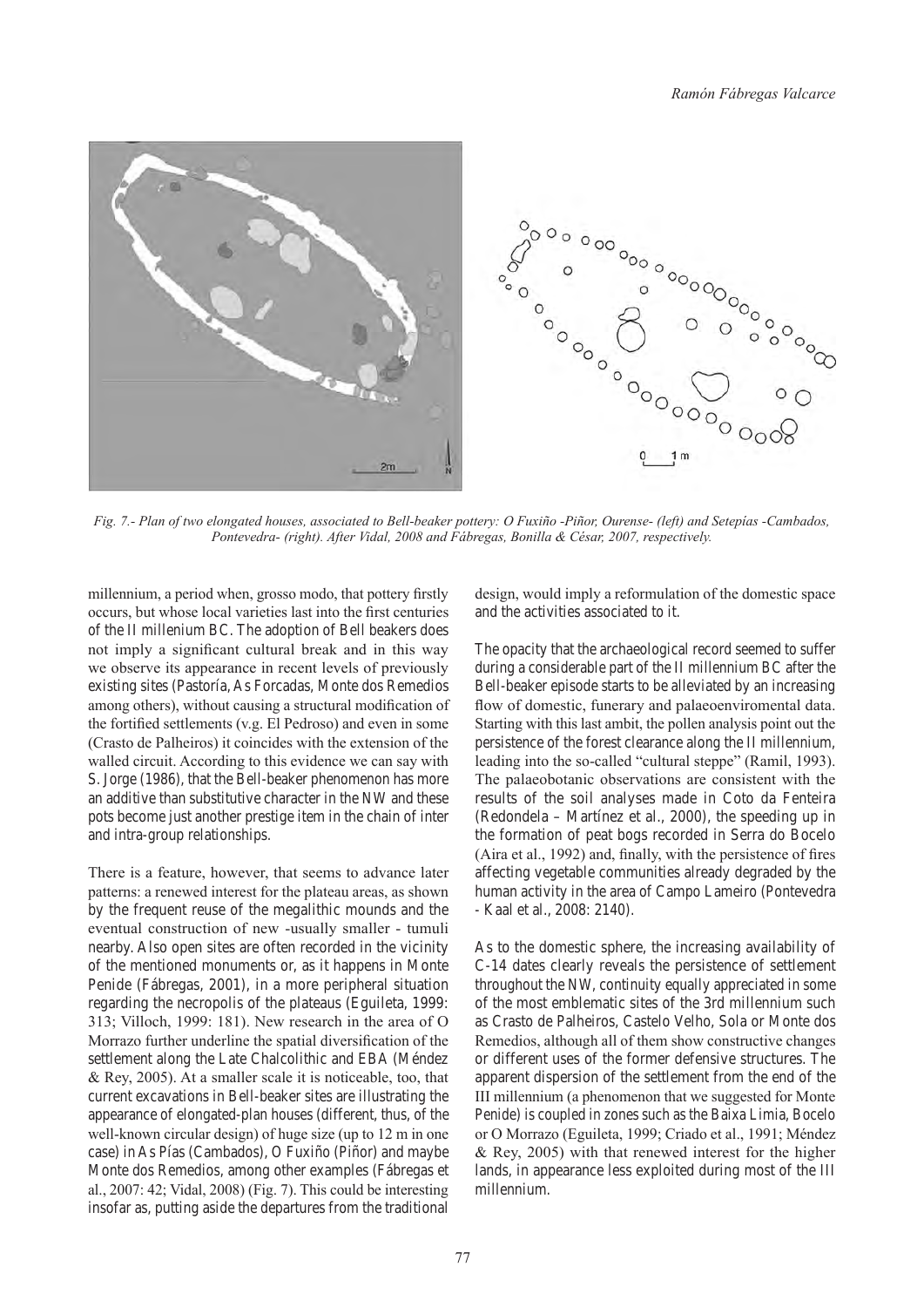It is in the funerary sphere where, perhaps, the research has made most significant progresses during the last years (Fábregas & Vilaseco, 1998), demonstrating beyond doubt that the alleged absence of burials in the NW from the MBA was more a methodological problem than a properly contrasted reality. In fact, during the Late Chalcolithic and EBA there are a number of burials beneath tumuli (cairns or other variants) or excavated into the ground (stone cists) that contain individual inhumations (sometimes cremations). The corpse is accompanied by more or less lavish offerings, consisting of copper weapons, jewels or Bell-beaker pots. The later 'disappearance' of identifiable burials is only an apparent phenomenon, mainly caused by shifts in the burial norm for elite tombs (it must be noted that next to the 'rich' cists and cairns, the recent excavations record other burials with scarce or no grave goods). Thenceforward, funerary mores seem to rule out the funerary deposition of metallic weapons or jewelery, usually substituted by plain pots. Our interpretation is based on the already large collection of excavations and radiocarbon dates, that clearly suggest the existence of a burial continuum along the II millennium BC, characterized by the variety of structural solutions (cairns, cists with and without tumuli, pits dug in the subsoil, reuse of megalithic monuments) and in the treatment of the corpse (cremation and inhumation plus diverse options of secondary burial) (Bettencourt A) (Table 1). However, within the mentioned heterogeneity some common characters may be detected: the more or less complete loss of visibility of the burials, their individual character, the almost total absence of metal among the grave goods and the frequent presence of ceramic shapes of regional origin and distribution, namely the so-called 'wide rim vases', whose absolute chronology place them in the MBA and LBA – circa XVIII-IX cc. BC (Cruz & Gonçalves, 1998-1999). Recent examples of the complexity (and interest) of the funerary domain of the II millennium are found in A Devesa de Abaixo (Moaña, Pontevedra), a Bronze Age site where we find a diversity of burial structures and signs of ceremonial activities (Vázquez Liz, 2005). Also, the sector 2 of Valdavara (Becerreá, Lugo) where in a minuscule fissure the remains of three children (dated towards the XVI century BC) have been recovered, without any grave goods (Vaquero et al., A).

In the course of the II millenium, the combination of a climatic improvement and a possible reorientation in the subsistence strategies had as a result a more effective use of the available territory, including not only the small basins and river beds but also the higher and most eroded lands, that could be used for extended cattle farming. The importance of the latter at this time is suggested by direct and indirect evidence, including the consumption of milk products (Fábregas, 2001: 79-80; Prieto et al.. 2003). The decrease of the pressure over the best lands would help to a parallel reduction of intercommunity conflict, at the same time making easier the group fission, thus curbing the incipient attempts of establishment of supra local hierarchies that we perceived during the III millennium BC. The social exhibition, formerly appreciable in the domestic ambit and – mainly- in the tombs through the manipulation of prestige items (symbolic pottery, Bellbeakers, metal) goes away, too. However, more parochial elites would survive, with the ability to muster the resources for the continuing improvement of the metallic production and the maintenance of the exchange networks to obtain the necessary raw materials. The keeping of the exchange networks explains also the widespread presence of such objects as the 'wide rim' pots, so often found in sites –specially funerary- from the upper river Miño to the Douro valley. In spite of this and the generalization of the individual burial, with all its formal heterogeneity, the privileged members inside the communities of the II millennium seem to be intent on fostering the (apparent) equality before the death, departing from the striking discrimination in the funerary customs that was still perceptible in the EBA. The proscription of the metal in the funerary sphere contributes to that appearance of equality, maybe because with its generalization and technical improvement started to acquire a more practical meaning than before, or simply its social manipulation was displaced to other arenas (terrestrial or aquatic hoards, for example).

The investigation of the last decade has contributed to effectively demolish the "splendid isolation" in which the rock-carving sites seemingly were in relation to the lives of their authors. In truth, the faint evidence we had in the mid 90's about the relationship of the petroglyphs with certain areas more suitable for settlement or farming has been confirmed throughout their distribution. Once and again the surroundings of humid basins (sometimes occupied by bogs) or heads of watercourses show the spatial coincidence of petroglyphs and artefact scatters, often assigned to the Bell-beaker chalcolithic or to less precise moments of the Bronze Age. Other times that link is more oblique and the petroglyphs are disposed in relation to the natural pathways among areas with settlement evidence or with a potential economic interest. These observations have been made in zones such as O Barbanza (Concheiro and Gil, 1994), the Deza (Fábregas et al., 2004: 51) or, in the core area par excellence of the rock art: Campo Lameiro (Méndez, 2008) and Tourón –Pontecaldelas- (M. Rey García p.c.) and close by the well known Auga da Laxe (Gondomar, F.J. Costas Goberna p.c.). In Monte Penide (Redondela) we have a particularly well documented case in Poza da Lagoa (Fábregas, 2001: 30) since in a radium of 200 m. around a humid zone, three lithic and ceramic scatters are found, together with several petroglyphs, among them a panel with daggers and halberds (Fig. 8). A charcoal sample taken amidst one of the artefact clusterings gave a result in the transition of the III/II millennium, in good agreement with the date attributed to the actual metallic correlates of the halberds represented in one of the surfaces (Fig. 9).

It is appropriate that, after doing a generic tour around the world of the Galician petroglyphs, we make a short reference to the attempts done to give context to the engraved rocks,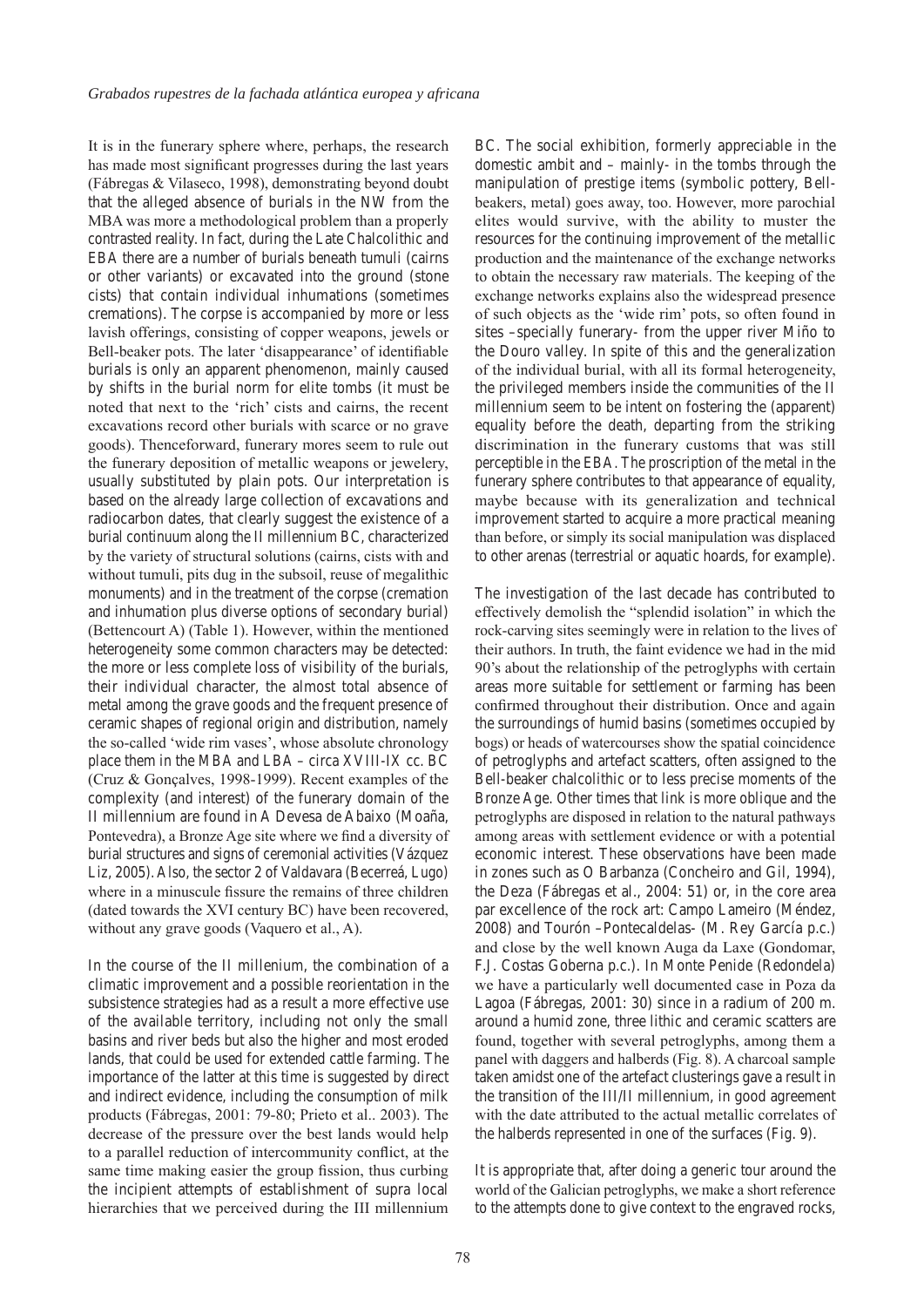

*Fig. 8.- Site distribution in Poza da Lagoa: carved rocks (stars), those unshown consisting of single cup marks; mounds (circles); artefact scatters (lozenges). Shading indicates humid areas.*



*Fig. 9.- Drawing of a rock in Poza da Lagoa depicting daggers and halberds. After F.J. Costas Goberna.*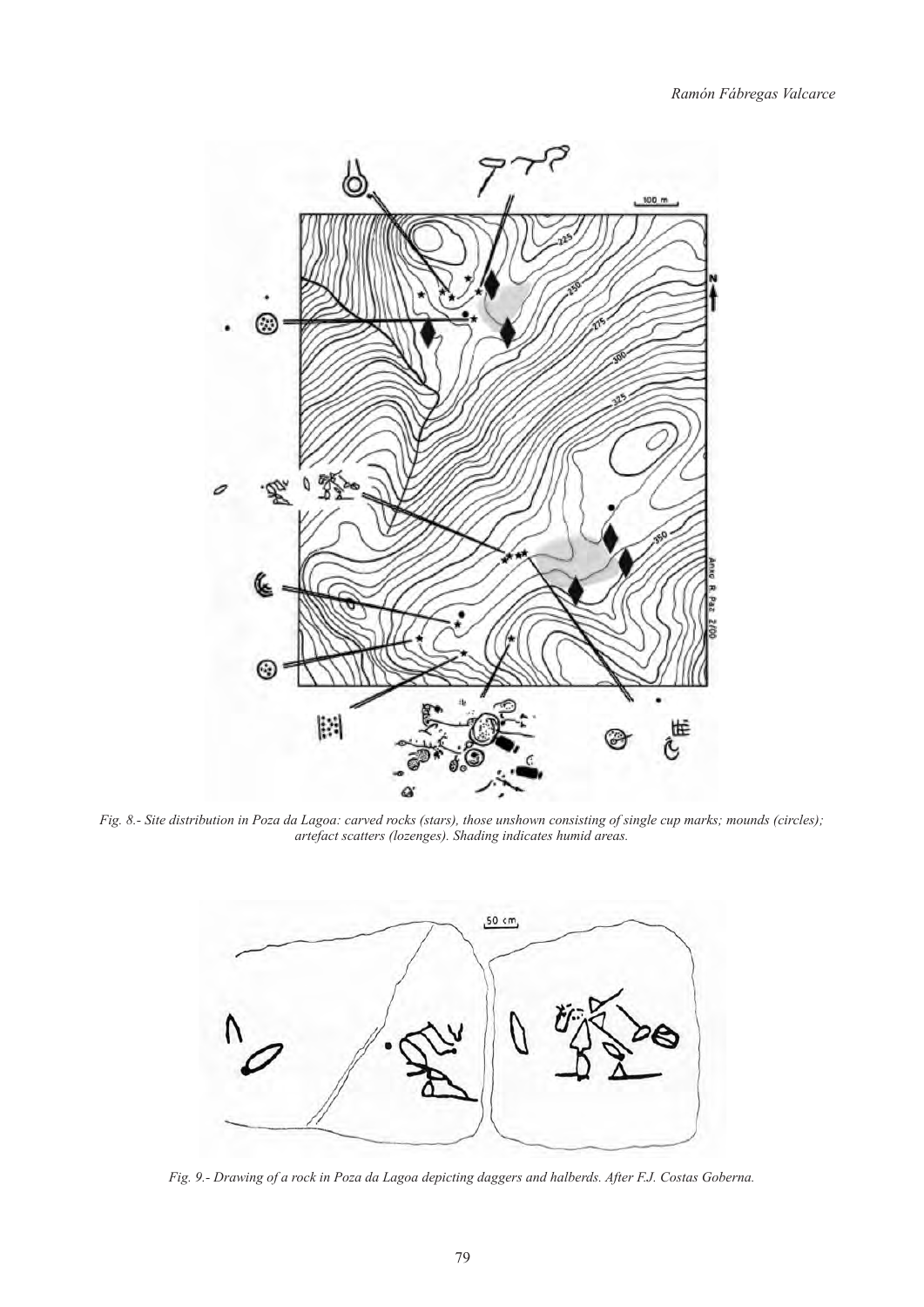

*Fig. 10.- The carved outcrop at Chan do Cereixo and the surrounding features. Modified after Villar 2008.*

through the realization of excavations nearby. We can say that, with regard to the more complex panels, the results have not been conclusive: Gurita (Rodríguez Rellán, 2008), Foxa da Vella (César, 2008) or Os Mouchos (Bonilla, 2008), beyond recording severe processes of erosion/ sedimentation in the inmediate surroundings, sometimes going back to ancient periods (Laxe dos Carballos –Santos, 2005). A different situation, more in line with observations made in Great Britain (R. Bradley in this same volume), is claimed in Chan do Cereixo (Gondomar – Pontevedra) where, around an outcrop decorated with cupmarks (Villar, 2008) was located a small pavement and a stele, all this surrounded by an earthen ring, externally reinforced with stones (Fig. 10). Next to these features lay the foundation of a hut containing ceramic and lithic materials. The three dates obtained point out that both contexts are probably contemporary (beginning of the IV millennium BC). A similar case, although less documented, is reported in Betote (Sarria, Lugo), where a granitic outcrop decorated with cupmarks appears again encircled by a lithic ring and pits, with an associated stone pavement and several combustion structures and ceramic and lithic material (apart from two fragments of ochre) that ought to be assigned to the Chalcolithic, according to the excavator (Cano, 2008).

It is illustrative that until now the only well documented examples of the existence of structures and (presumably) symbolic activities associated to engraved rocks corresponded with the simplest section of the iconic repertory. In this respect, it must be remembered that despite their formal simplicity, the cupmarks are the motif that is most often spatially associated to the tumular necropolis since the Neolithic (Filgueiras & Rodríguez, 1994; Villoch, 1995) and to other domestic or ceremonial sites along the Copper Age (Concheiro & Gil, 1994; Carballo et alii, 1998: 93; Gómez et alii, 2004: 28-30).

#### **BIBLIOGRAPHY**

- ABAD GALLEGO, X.C. 1995. Un ejemplo de readaptaciones constructivas en un enterramiento tumular: Cotogrande nº 5. *Minius*, 4, pp. 13-30.
- AIRA, M.J., SAA, P., LÓPEZ, P. 1992. Cambios del paisaje durante el Holoceno: análisis de polen en turberas (Galicia, España). *Revue de Paléobiologie*, 11.1, pp. 243- 254.
- Andrés Rupérez , T. 1998. *Colectivismo funerario neoeneolítico. Aproximación metodológica sobre datos de la cuenca alta y media del Ebro*. Zaragoza.
- BETTENCOURT, A.M.S. (A). Estruturas e práticas funerárias do Bronze Inicial e Médio do Noroeste Peninsular. In J. SÁNCHEZ PALENCIA, A. GILMAN y P. BUENO (eds.) Homenaje a Maria Dolores Fernández-*Posse y de Arnáiz, Bibliotheca Praehistorica Hispana*. Madrid.
- BONILLA RODRÍGUEZ, A. 2008. Proyecto de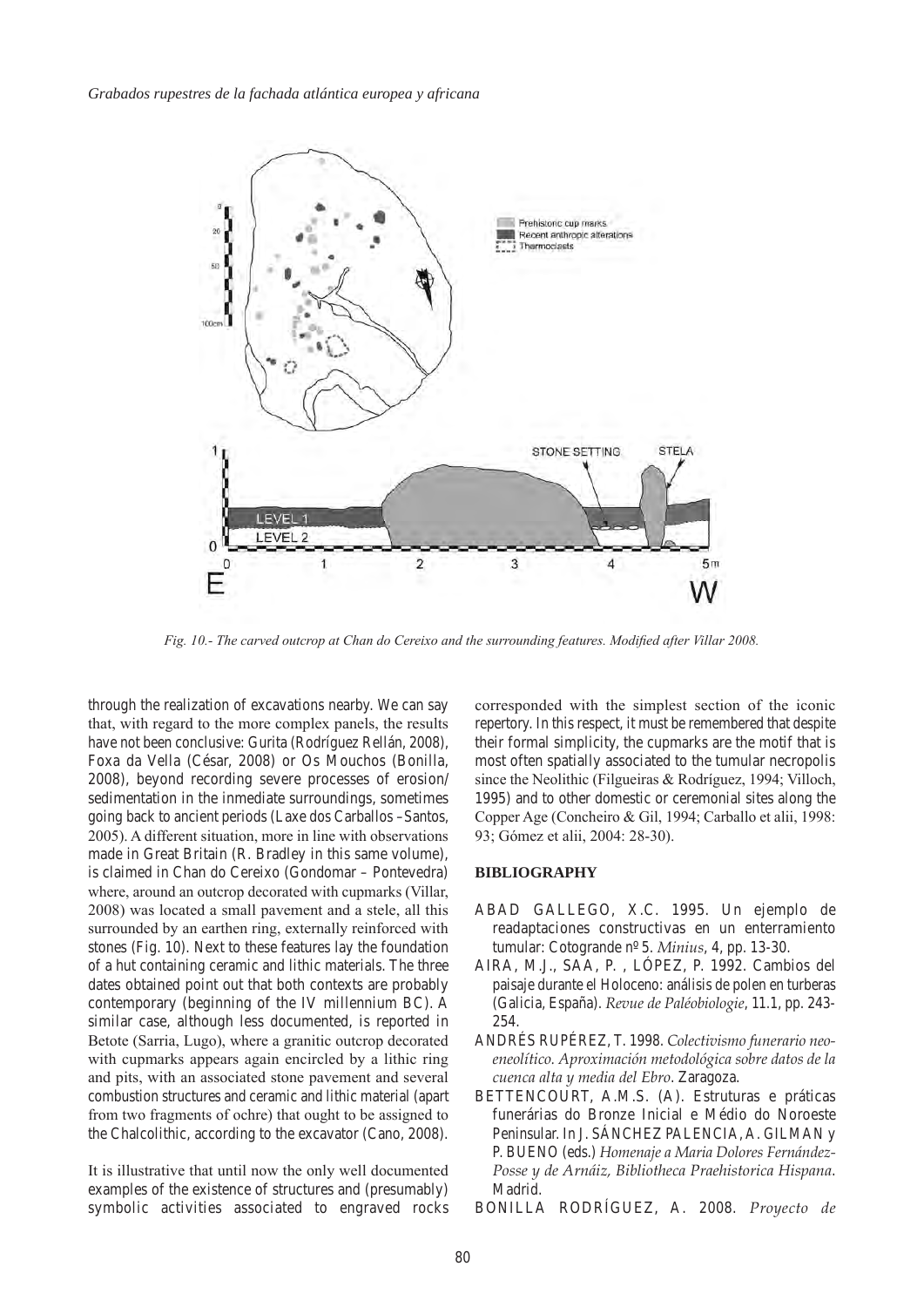*documentación y diagnosis para la conservación y puesta en valor de los grabados rupestres de Os Mouchos (GA15072020), Rianxo, A Coruña:* Final Report deposited in the Archaeological Services, Xunta de Galicia.

- BRADLEY, R., FÁBREGAS, R. 1999. La ley de la frontera: grupos rupestres galaico y esquemático y prehistoria del Noroeste de la Península. *Trabajos de Prehistoria*, 56.1, pp. 103-114.
- BRADLEY, R., CRIADO, F., FÁBREGAS, R. 1994a. Los petroglifos como forma de apropiación del espacio: algunos ejemplos gallegos. *Trabajos de Prehistoria*, 51.2. pp. 159-168.
- 1994b. Rock art research as landscape archaeology: a pilot study in Galicia, north-west Spain. *World Archaeology*, 25.3, pp. 374-390.
- 1995. Rock art and the prehistoric landscape of Galicia. *Proceedings of the Prehistoric Society*, 61, pp. 341-370.
- BUENO, P., BALBÍN, R., DÍAZ-ANDREU, M., ALDECOA, A. 1998. Espacio habitacional/espacio gráfico: grabados al aire libre en el término de La Hinojosa (Cuenca). *Trabajos de Prehistoria*, 55.1, pp. 101-120.
- BUENO RAMÍREZ, P., FÁBREGAS VALCARCE, R. BARCIELA GARRIDO, P. 2003. Placas, estatuas, ídolos. Representaciones antropomorfas megalíticas en Galicia. A Carballeira (Pontevedra). *Brigantium*, 14, pp. 47-61.
- CANO PAN, J.A. 2008. Intervención arqueolóxica en Betote, dentro das obras da autovía A-6 Nadela-Sarria, Sarria (Lugo). *Actuacións arqueolóxicas Ano 2006*, pp. 165-166, Santiago de Compostela.
- CARBALLO, X., FÁBREGAS, R., LEDO, M., Constela , X. 1998. Dos nuevos yacimientos con cerámica tipo Penha en el valle del Miño. *Zephyrus*, 51, pp. 87-110.
- Cassen S. ,Vaquero, J. 2000. La forme d'une chose. En S. Cassen (ed.) *Eléments d'architecture. Exploration d'un tertre funéraire à Lannec er Gadouer (Erdeven, Morbihan)*, Chauvigny, Association des Publications Chauvinoises, Mémoire, XIX, pp. 611-656.
- César Vila , M. (2008). *Proyecto de documentación y diagnosis para la conservación y puesta en valor de los grabados rupestres de A Foxa Vella (GA15072019), Rianxo, A Coruña*. Final report deposited in the Archaeological Services, Xunta de Galicia.
- CONCHEIRO COELLO, A., GIL AGRA, L. 1994. Una nueva zona de arte rupestre al aire libre en el NW: La Península de Barbanza. *Espacio, Tiempo y Forma,* 7, pp. 129-151.
- COSTAS GOBERNA, F.J., PEÑA SANTOS, A. de la 2006. Los barcos de los Petroglifos de Oia. Los tesoros del hechicero y una nueva embarcación. *Glaucopis*, 12, pp. 277-292.
- Costas Goberna , F.J. , Pereira García , E. 2006. Los petroglifos de "A Cabeciña" en Mougás, Oia. *Glaucopis*, 12, pp. 259-270.

COSTAS GOBERNA, F.J., FÁBREGAS VALCARCE,

R., GUITIÁN CASTROMIL, J., GUITIÁN RIVERA X. , Peña Santos, A. de la. 2006. Panorámica sobre el arte y el paisaje. El final de la ilusión. *Arqueoweb* 8.1. http://www.ucm.es/info/arqueoweb/numero8\_1/ conjunto8\_1.htm

- Criado Boado , F. (dir.) 1991. *Arqueología del Paisaje. El área Bocelo-Furelos entre los tiempos paleolíticos y medievales*. Arqueoloxía/Investigación 6, Santiago de Compostela.
- Cruz, D.J. ,GONÇALVES, A.A.H.B. 1998-1999. A necrópole de "Agra de Antas". *Portugalia*, 19-20, pp. 5-28.
- DE BLAS CORTINA, M.A., CORRETGÉ, L.G. 2001. El origen geológico, galaico, del ejemplar de Marabiu (Teverga, Asturias) y consideraciones culturales sobre los útiles-arma, calificados de "hachas nórdicas", del Noroeste ibérico. *Trabajos de Prehistoria*, 58.2, pp. 143-158.
- Delibes, G., Santiago, J., Molina, M., Guerra, E., RODRÍGUEZ, A., DELGADO, J., DEL VALLE, A. 2002. *Topografía, prospección y estudio del aprovisionamiento de materias primas en El Pedroso (San Martín del Pedroso-Nuez, Zamora:* Informe de la Campaña 2002. Junta de Castilla y León.
- Eguileta Franco, J.M. 1999. *A Baixa Limia Galega na Prehistoria Recente. Arqueoloxía dunha paisaxe na Galicia interior*. Ourense.
- Fábregas Valcarce , R. 1992. *Megalitismo del Noroeste de la Península Ibérica. Tipología y secuencia de los materiales líticos*. Madrid.
- 2001. *Los petroglifos y su contexto. Un ejemplo de la Galicia meridional*. Instituto de Estudios Vigueses, Vigo.
- FÁBREGAS VALCARCE, R., BRADLEY, R. 1999. Las relaciones entre petroglifos gallegos y de las Islas Británicas. *Congreso Internacional de Arte Rupestre Europea.* Vigo, November of 1999.
- Fábregas Valcarce, R. , Vilaseco Vázquez, X.I. 1998. Prácticas funerarias no Bronce do Noroeste*.* In R. Fábregas (ed.): *A Idade do Bronce en Galicia: novas perspectivas,* pp. 191-219. Cadernos do Seminario de Sargadelos, 77, Sada.
- Fábregas Valcarce, R.; Bonilla Rodríguez, A., CÉSAR VILA, M. 2007. Monte dos Remedios *(Moaña. Pontevedra: Un asentamiento de la Prehistoria reciente*. Santiago de Compostela.
- FÁBREGAS VALCARCE, R., RODRÍGUEZ RELLÁN, C., RODRÍGUEZ ÁLVAREZ, E. 2008a. Naturaleza y distribución espacial de los grabados rupestres del Norte de la Península do Barbanza (A Coruña). *Homenaje al Prof. Ripoll Perelló, Espacio, Tiempo y Forma* (forthcoming).
- FÁBREGAS VALCARCE, R., RODRÍGUEZ RELLÁN, C. , RODRÍGUEZ ÁLVAREZ, E. 2008b. Representación de armas no interior de Galicia (comarca de Deza, Pontevedra). Unha reflexión sobre a distribución e cronoloxía destes motivos. *Gallaecia*, 28 (forthcoming).
- Fábregas Valcarce, R., Martínez Cortizas, A., BLANCO CHAO, R., CHESWORTH, W. 2003.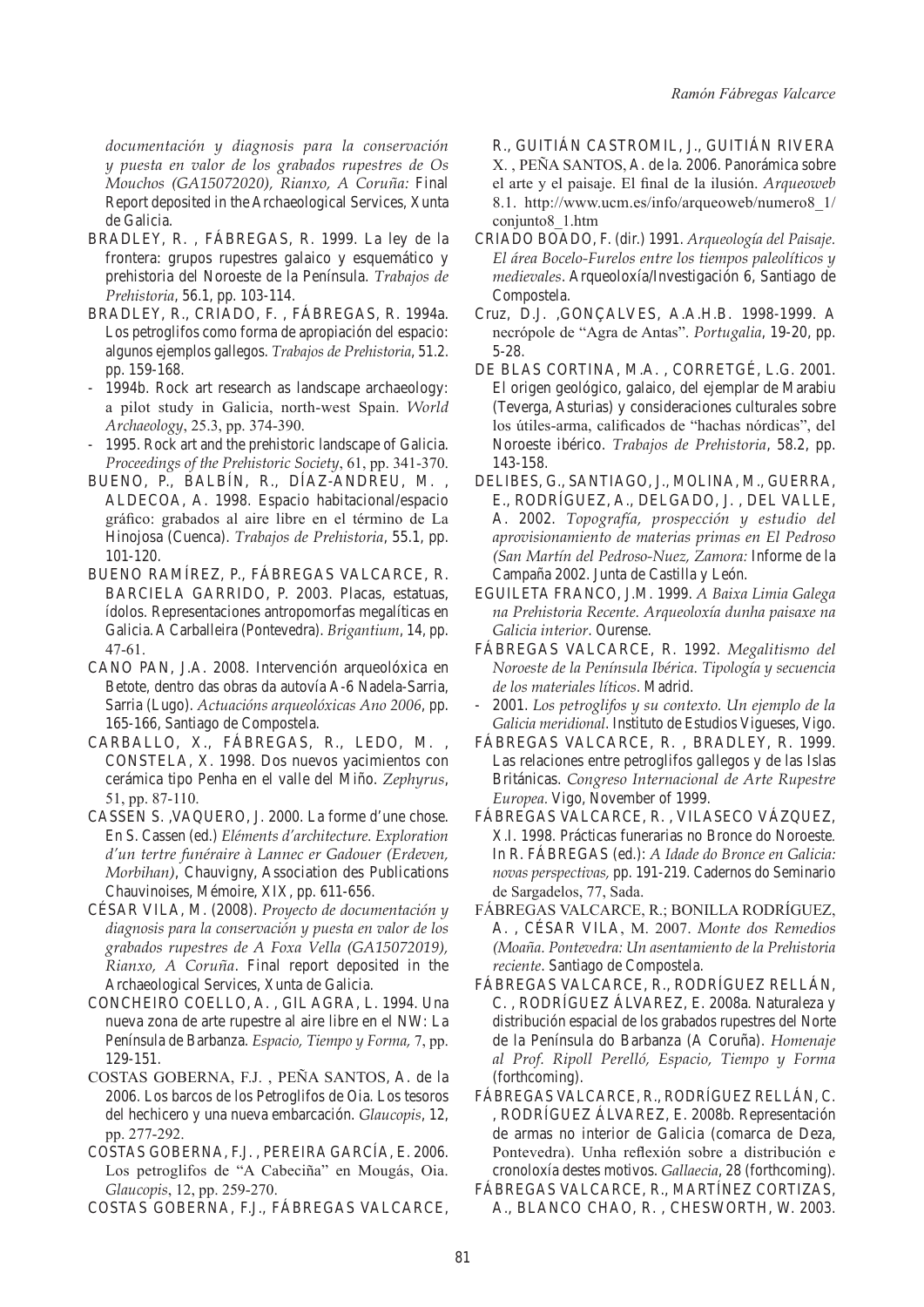Environmental change  $\&$  social dynamics in the  $3<sup>rd</sup>$ millenium BC in NW Iberia. *Journal of Archaeological Science*, 30, pp. 859-871.

- FÁBREGAS, R., GÓMEZ, A., RODRÍGUEZ, C., VILASECO, X.I. 2004. Estudios en torno ao megalitismo da comarca do Deza. Resultados e perspectivas. *Descubrindo. Anuario de Estudios e Investigación de Deza* , 6, pp. 41-53.
- FERNÁNDEZ RODRÍGUEZ, C., FERNÁNDEZ MANZANO, J., PASTOR VÁZQUEZ, F., FERNÁNDEZ-POSSE, M.D. 1999. La Cueva de las Tres Ventanas (Corullón) y los inicios de la Edad de los Metales en El Bierzo. *Boletín del Seminario de Estudios de Arte y Arqueología*, 65, pp. 99-132*.*
- FERNÁNDEZ RODRÍGUEZ, C. 2000. Los *macromamíferos en los yacimientos arqueológicos del Noroeste Peninsular: un estudio económico*. PhD Thesis presented in the University of Santiago de Compostela.
- FILGUEIRAS REY, A., RODRÍGUEZ FERNÁNDEZ, T. 1994. Túmulos y petroglifos. La construcción de un paisaje funerario. Aproximación a sus implicaciones simbólicas. *Espacio, Tiempo y Forma*, 7, pp. 211-253.
- Gómez, A., Fábregas, R., Méndez, D., Paz, M. S. 2004. Nuevos datos sobre cerámica Penha en el Sur de Galicia. *Sautuola*, X, pp. 17-33.
- HERBAULT, F., QUERRÉ, G. 2004. La parure néolithique en variscite dans le sud de l'Armorique. *Bulletin de la Société Préhistorique Française*, t.101, 3, 2004, pp. 497- 520.
- Jorge , S.O. 1986. *Povoados da Pré-história recente da regiâo de Chaves-Vª.P.ª de Aguiar*, Porto.
- 1998. Castelo Velho de Freixo de Numão: breve genealogia de uma interpretação. *Estudos Pré-históricos*, VI, pp. 279-293.
- KAAL, J., MARTÍNEZ, A., ECKMEIER, E., COSTA, M., SANTOS, M., CRIADO, F. 2008. Holocene fire history of black colluvial soils revealed by pyrolysis-GC/MS: a case study from Campo Lameiro (NW Spain). *Journal of Archaeological Science*, 35, pp. 2133-2143.
- LÓPEZ CUEVILLAS, F., BOUZA BREY, F. 1929. Os *Oestrimnios, os Saefes e a ofiolatría en Galiza*. A Coruña.
- Mac White , E. 1951. *Estudios sobre las relaciones atlánticas de la Península Hispánica en la Edad del Bronce*. Disertationes Matritenses, Madrid.
- Martínez Cortizas, A. , Moares Domínguez, C. 1995. *Edafología y Arqueología. Estudio de yacimientos arqueológicos al aire libre de Galicia*. Santiago de Compostela.
- MARTÍNEZ CORTIZAS, A, FÁBREGAS VALCARCE, R., FRANCO MASIDE, S. 2000. Evolución del paisaje y actividad humana en el área de Monte Penide (Redondela, Pontevedra): una aproximación metodológica. *Trabajos de Prehistoria*, 57-1, pp. 173- 184.
- MARTÍNEZ GARCÍA, J. 1998. Abrigos y accidentes geográficos como categorías de análisis en el paisaje de la pintura rupestre esquemática. El sudeste como marco. *Arqueología Espacial*, 19-20, pp. 543-561.
- MÉNDEZ FERNÁNDEZ, F. 2008. Escavación arqueolóxica en área no ámbito espacial do Parque Arqueolóxico da Arte Rupestre, Campo Lameiro (Pontevedra). *Actuacións arqueolóxicas Ano 2006*, pp. 42-43, Santiago de Compostela.
- MÉNDEZ FERNÁNDEZ, F., REY GARCÍA, J.M. 2005. De conxuntos materiais a poboados: patróns de asentamento en O Morrazo durante a Prehistoria Recente. In F. Criado , E. Cabrejas (eds.). *Obras públicas e Patrimonio. Estudo arqueolóxico do Corredor do Morrazo*, pp. 95-105.
- PEÑA SANTOS, A. 2005. Arte rupestre en Galicia. In J.M. Hidalgo (ed.) *Arte rupestre prehistórica do Eixo Atlántico*, pp. 3-82, Vigo.
- PEÑA SANTOS, A., REY GARCÍA, J.M. 1993. El espacio de la representación. El arte rupestre galaico desde una perspectiva territorial*. Pontevedra. Revista de Estudios Provinciais*, 10, pp. 11-50.
- 2001. *Petroglifos de Galicia*. Vía Láctea, A Coruña.
- PÉTREQUIN, P., CASSEN, S., CROUTSCH, C. 2006. Imitation ou convergence: les haches néolithiques à talon perforé au nordouest des Alpes. In : *Artisanats, sociétés et civilisations*. *Hommage à J.-P. Thévenot*. 24e supplément à la Revue Archéologique de l'Est, pp. 163- 177.
- Pétrequin, P., Cassen, S., Errera, M., Pailler, Y., GAUTHIER, E. 2007. La hache polie de Lagor (Pyrénées-Atlantiques) : une production du Ve millénaire. *Archéologie des Pyrénées Occidentales et des Landes*, 26, pp. 7-20.
- PRIETO MARTÍNEZ, M.P. 2001. La cultura material *cerámica en la prehistoria reciente de Galicia: los yacimientos al aire libre*. TAPA, 21, Santiago de Compostela.
- PRIETO MARTÍNEZ, M.P., TRESSERRAS, J.J., MATAMALA, J.C. 2003. Ceramic production in the Northwestern Iberian Peninsula: studying the functional features of pottery by analysing organic material. In M.I. PRUDÊNCIO, M.I. DIAS & J. C. WAERENBORGH (eds.) *Understanding people through their pottery. Proceedings of the 7th European Meeting on Ancient Ceramics*, Lisboa, pp. 193-199.
- Querré, G., Herbault, F. , Calligaro, Th. 2008. Transport of Neolithic variscites demonstrated by PIXE Analysis. *X-RAY SPECTROMETRY*, 37, pp. 116–120.
- RAMIL REGO, P. 1993. Paleoethnobotánica de yacimientos arqueológicos holocenos de Galicia (N.O. Cantábrico). *Munibe*, 45, pp. 165-174.
- RODRÍGUEZ ALVAREZ, E., RODRÍGUEZ RELLÁN, C., FÁBREGAS VALCARCE, R. 2006. Arqueoloxía do Coto Cornellal (Agolada). Tránsito e ocupación simbólica dun espazo. *Descubrindo. Anuario de Estudios e Investigación de Deza* , 8, pp. 83-100.
- Rodríguez Rellán , C. 2008. *Proxecto de documentación e diagnose para a conservación e posta en valor da estación rupestre de Gurita I (Baroña, Porto do Son).* Final Report deposited in the Archaeological Services, Xunta de Galicia.